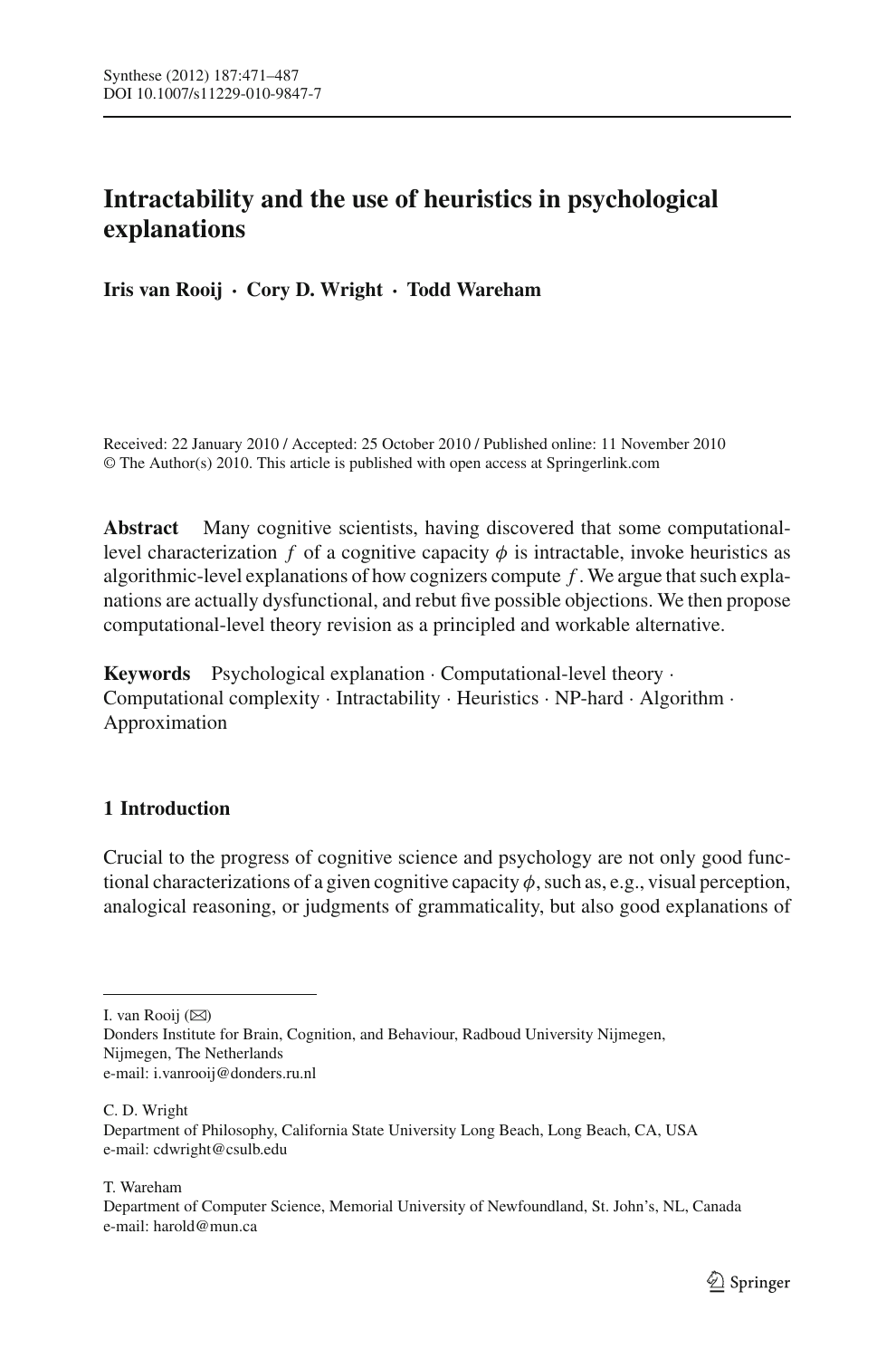how those functions are actually computed.<sup>1</sup> The basic framework for telling such stories, developed in part by [Marr](#page-15-0) [\(1982](#page-15-0)), rests on the widely-accepted distinction between computational- and algorithmic-level explanations. A computational-level explanation of some capacity  $\phi$  is a well-defined input/output function  $f: I \rightarrow O$ , in which inputs  $i \in I$  are mapped to outputs  $f(i) \in O^2$  $f(i) \in O^2$ . An algorithmic-level explanation of  $\phi$  is a precise characterization of one or more specific algorithms  $A_1, A_2, \ldots, A_n$ that a cognitive system may be running whenever it computes (or "solves") *f* . Each such algorithm  $A \in \{A_1, A_2, \ldots, A_n\}$  is a possible explanation of how f, as a model of  $\phi$ , is computed.

It is well known that not every function *f* is computable [\(Turing 1936\)](#page-16-0). Moreover, many functi[ons](#page-15-1) [that](#page-15-1) [are](#page-15-1) [computable](#page-15-1) [in](#page-15-1) [principle](#page-15-1) [are](#page-15-1) [not](#page-15-1) [computable](#page-15-1) [in](#page-15-1) [practice](#page-15-1) [\(](#page-15-1)Garey and Johnson [1979](#page-15-1)). This wrinkle introduces the question of how then to explain the computation of intractable functions. This is particularly the case in cognitive science, where it is not uncommon for theorists to postulate or otherwise discover that the functional characterization of some cognitive capacity  $\phi$  is computationally intractable—i.e., characterized by some *f* that is too hard to compute exactly with a practical or psychologically realistic amount of computational resources.<sup>[3](#page-1-2)</sup>

For many cognitive scientists (philosophers included), coping with intractability at the computational level—particularly with those *f* that are NP-hard—requires switching from algorithms that compute exactly to inexact algorithms (or heuristics) that do not.<sup>[4](#page-1-3)</sup> 'When you discover a problem is ...hard in principle,' stated Elijah Millgram, 'the sensible approach is to start looking for ways to solve the problem approximately' [\(2000,](#page-15-2) p. 87). Likewise, Paul Thagard averred that intractable (NP-hard) problems 'must be handled by computational approximation, not an exhaustive algorithm' [\(1998](#page-15-3), p. 55). Such recommendations are in line with the conventional wisdom in computer

<span id="page-1-0"></span><sup>&</sup>lt;sup>1</sup> We take cognitive capacities  $\phi_1, \phi_2, \ldots, \phi_n$  to be analyzable in terms of composite activities that can be decomposed into hierarchical systems of organized component parts and operations. Consequently, we assume that psychological explanations of these capacities are typically a subclass of mechanistic explanations (note that it does not follow that all psychological explanation just is mechanistic explanation (see [Piccinini 2004](#page-15-4); [Wright and Bechtel 2007;](#page-16-1) [Bechtel and Wright 2009\)](#page-15-5)). We will also assume that norms of descriptive adequacy and completeness dictate that the functional characterization of a given  $\phi$  requires an explanation of how it is computed; but see [Piccinini](#page-15-6) [\(2010](#page-15-6)) for an argument that functionalism and computationalism are disjoint theses.

<span id="page-1-1"></span> $2$  In the theory of computation, functions are often also referred to as '(computational) problems' (cf. Marr's idea that a computational-level theory specifies 'the nature of the problem being solved' [\(Marr 1982,](#page-15-0) p. 27; see also [Marr and Poggio 1977](#page-15-7)). The terms 'problem' and 'function' may invite different perspectives: whereas 'problem' may be more prescriptively connotative of an input–output mapping that is to be realized (i.e., a problem is to be solved), the term 'function' may be more descriptively connotative of an input– output that is being realized (i.e., a function is computed). Yet, from a mathematical perspective, these two terms co-refer, viz., to the mathematical object of an input–output mapping. In the context of this paper, 'problem' will be used to mean a computational problem, a function, or an input–output mapping—not only in accordance with how Marr intended the term, but, more importantly, in accordance with how our interlocutors use the term (see quotes in §1).

<span id="page-1-2"></span><sup>&</sup>lt;sup>3</sup> The problem of intractable functional characterizations of cognitive capacities seems to span the whole gamut of cognitive domains; examples can be found in vision [\(Tsotsos 1990](#page-16-2)), reasoning [\(Levesque 1988](#page-15-8)), planning [\(Bylander 1994](#page-15-9)[\),](#page-15-10) [analogy](#page-15-10) [derivation](#page-15-10) [\(Veale and Keane 1997](#page-16-3)[\),](#page-15-10) [decision-making](#page-15-10) [\(](#page-15-10)Gigerenzer and Goldstein [1996\)](#page-15-10), and natural language processing [\(Barton et al. 1987\)](#page-14-0) to note a few.

<span id="page-1-3"></span><sup>&</sup>lt;sup>4</sup> Here, we accept that all NP-hard functions are computationally intractable. See [van Rooij](#page-16-4) [\(2008](#page-16-4)) for qualification of this claim.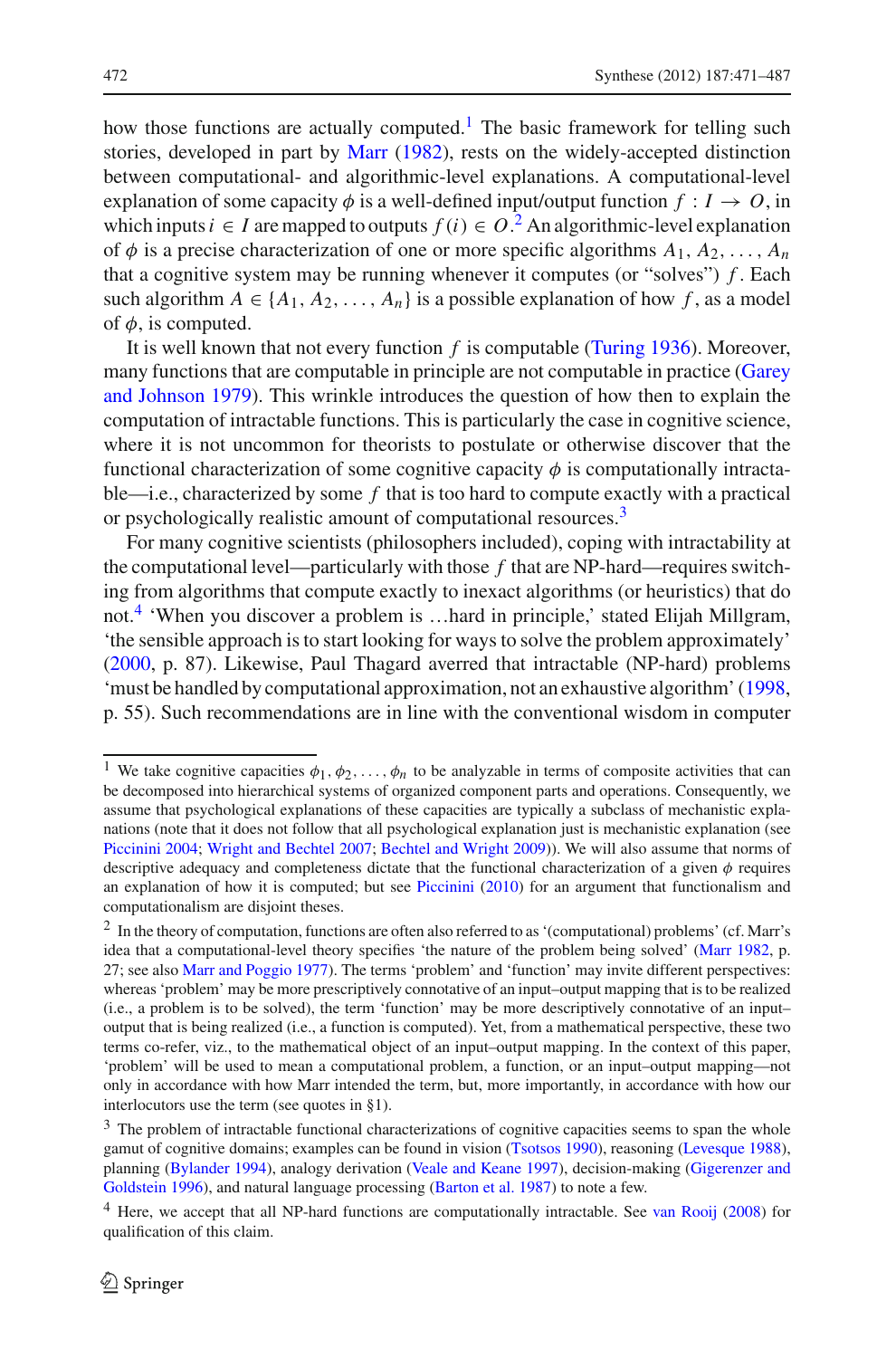science that, when faced with NP-hard problems, 'the search for an efficient, exact algorithm should be accorded low priority [and it is] more appropriate to concentrate on other, less ambitious, approaches' [\(Garey and Johnson 1979](#page-15-1), p. 3). Many cognitive scientists seem to accept this wisdom as applying also to psychological explanation, possibly reasoning as follows: If inexact algorithms are the only tractable algorithms when facing intractability, they must be acceptable explanations of how intractable functions are computed.

The presumed acceptability of pursuing inexact algorithms in the context of psychological explanation is illustrated by quotes from leading researchers in cognitive science. For example, when observing that [Dedre Gentner's](#page-15-11) [\(1983](#page-15-11)) original characterization of analogical mapping as a graph matching problem is NP-hard, Markman and Gentner saw inexact (in this case, sub-optimal) algorithms as the only acceptable explanatory approach:

Graph matching is known to be in the class of NP-hard problems, meaning that the running time needed for any algorithm that is guaranteed to find the best match increases as an exponential function of the size of the domains being compared. Thus, any psychologically plausible process for finding analogical correspondences must either restrict itself to trivial problems (an unacceptable course) or simplify the solution process (at the risk of finding sub-optimal matches). [\(2000](#page-15-12), p. 507)

In a similar vein, Chater et al. point to the possibility of inexact algorithms as a way of coping with the intractability of the currently popular probabilistic (or Bayesian) cognitive models:

…we may take models such as stochastic grammars for language or vision, or Bayesian networks, as candidate hypotheses about cognitive representation. Yet, when scaled-up to real-world problems, full Bayesian computations are intractable…From this perspective, the fields of machine learning, artificial intelligence, statistics, informational theory and control theory can be viewed as rich sources of hypotheses concerning tractable, approximate algorithms that might underlie probabilistic cognition. [\(2006](#page-15-13), p. 290)

Lastly, Thagard, when confronted with the fact that 'Abduction characterized in terms of coherence is …intractable', is comforted by the idea that 'efficient approximation algorithms exist' and 'the possibility that heuristic search …[can] improve the computability of abductions' [\(Thagard and Shelley 1997,](#page-15-14) p. 426). With co-author Karsten Verbeurgt, Thagard expressed a similar optimism:

Coherence problems are inherently intractable computationally, in the sense that, under widely-held assumptions of computational complexity theory, there are no efficient (polynomial-time) procedures for solving them. There exist, however, several effective approximation algorithms for maximizing coherence problems, including one using connectionist (neural network) techniques. [\(1998,](#page-16-5) p. 2)

It is not difficult to empathize with theorists who appeal to heuristics (or otherwise inexact algorithms) as algorithmic-level explanations of how some intractable *f* is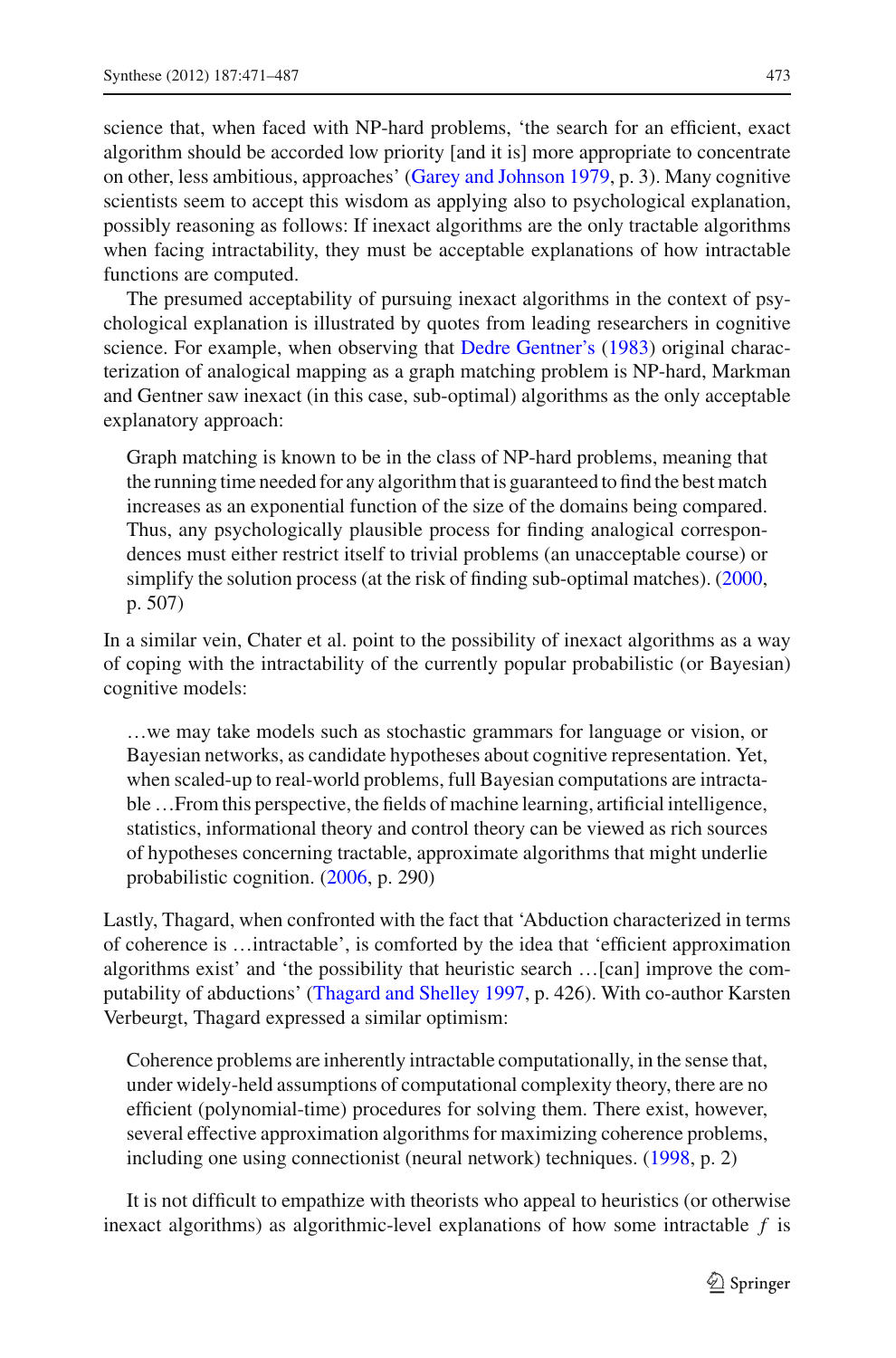computed, given that no exact polynomial-time algorithm *A* could exist for doing so[.5](#page-3-0) Nevertheless, such coping strategies are (fundamentally) misguided. In this paper, we argue that appeals to one or more tractable heuristics *H* cannot explain how cognizers actually compute an intractable function *f* . The suggestion otherwise, upon which appeals to heuristics are motivated, leaves these kinds of psychological explanations dysfunctional.<sup>6</sup> We end the paper with a positive suggestion about properly refining this strategy so that the appeal to heuristics can abide by a normative constraint on good psychological explanations.

#### **2 The wrong way to cope with intractability**

Most generally, a procedure *A* is said to be an *algorithm* just in case *A* is a procedure with a finite description, and, for any given input to process, *A* halts in a finite number of steps, possibly producing some output.<sup>7</sup> Useful for cognitive science is also a more circumscribed concept of algorithms—one that explicitly relates them to the particular function (or problem) being computed by them. Accordingly, let *A* be an *algorithm for computing function*  $f: I \to O$  iff *A* is an algorithm, and, for any input  $i \in I$ , the algorithm *A* produces as output  $A(i) = f(i)$ . To emphasize that *A* computes *exactly f* for *all* inputs in its domain, we sometimes also refer to *A* as an *exact algorithm*.

If a function *f* is NP-hard, there is no algorithm *A* for computing *f* that runs in a time which is bounded by some polynomial function of the size of the input (e.g., the running time of the algorithm is upper bounded by  $|i|^a$ , for each  $i \in I$  with  $|i| > b$ , where *a* and *b* are constants). Because nonpolynomial-time algorithms require an excessive amount of time for their completion, even for intermediate input sizes, they are considered to be computationally intractable. Consequently, computationally intractable algorithms are unfeasible algorithmic-level explanations of how subjects compute the functions characterizing their cognitive capacities.<sup>[8](#page-3-3)</sup>

This consequence raises the question of whether the computation of some cognitive capacity  $\phi$ , characterized by intractable function  $f$ , is simply inexplicable if only polynomial-time algorithms count as legitimate algorithmic-level explanations. Currently, a popular view among philosophers and cognitive scientists is the contrarian one: good psychological explanations are still possible, intractability notwithstanding. As the earlier quotes from cognitive scientists suggest, one need only posit a polynomial-time heuristic *H* for *f* as an algorithmic-level explanation of how it is computed.

<span id="page-3-0"></span><sup>&</sup>lt;sup>5</sup> This is, of course, modulo the assumption that  $P \neq NP$ . This assumption remains unproven, but is nevertheless widely conjectured by mathematicians and computer scientists to be true on both intuitive and empirical grounds [\(Garey and Johnson 1979;](#page-15-1) [Fortnow 2009\)](#page-15-15). As do our intended interlocutors, we will likewise here assume that the  $P \neq NP$  conjecture is indeed true.

<span id="page-3-1"></span> $<sup>6</sup>$  A preliminary version of the argument has appeared in [van Rooij](#page-16-4) [\(2008\)](#page-16-4). The version herein is signifi-</sup> cantly expanded and strengthened and also rebuts several additional objections.

<span id="page-3-3"></span><span id="page-3-2"></span> $<sup>7</sup>$  Along with terms like 'function' and 'computation', 'algorithm' has been used in various senses; unfor-</sup> tunately, the result has often been confusion rather than gains in expressive power [\(Piccinini 2004,](#page-15-4) [2010\)](#page-15-6). <sup>8</sup> See, e.g., [Frixione](#page-15-16) [\(2001](#page-15-16)).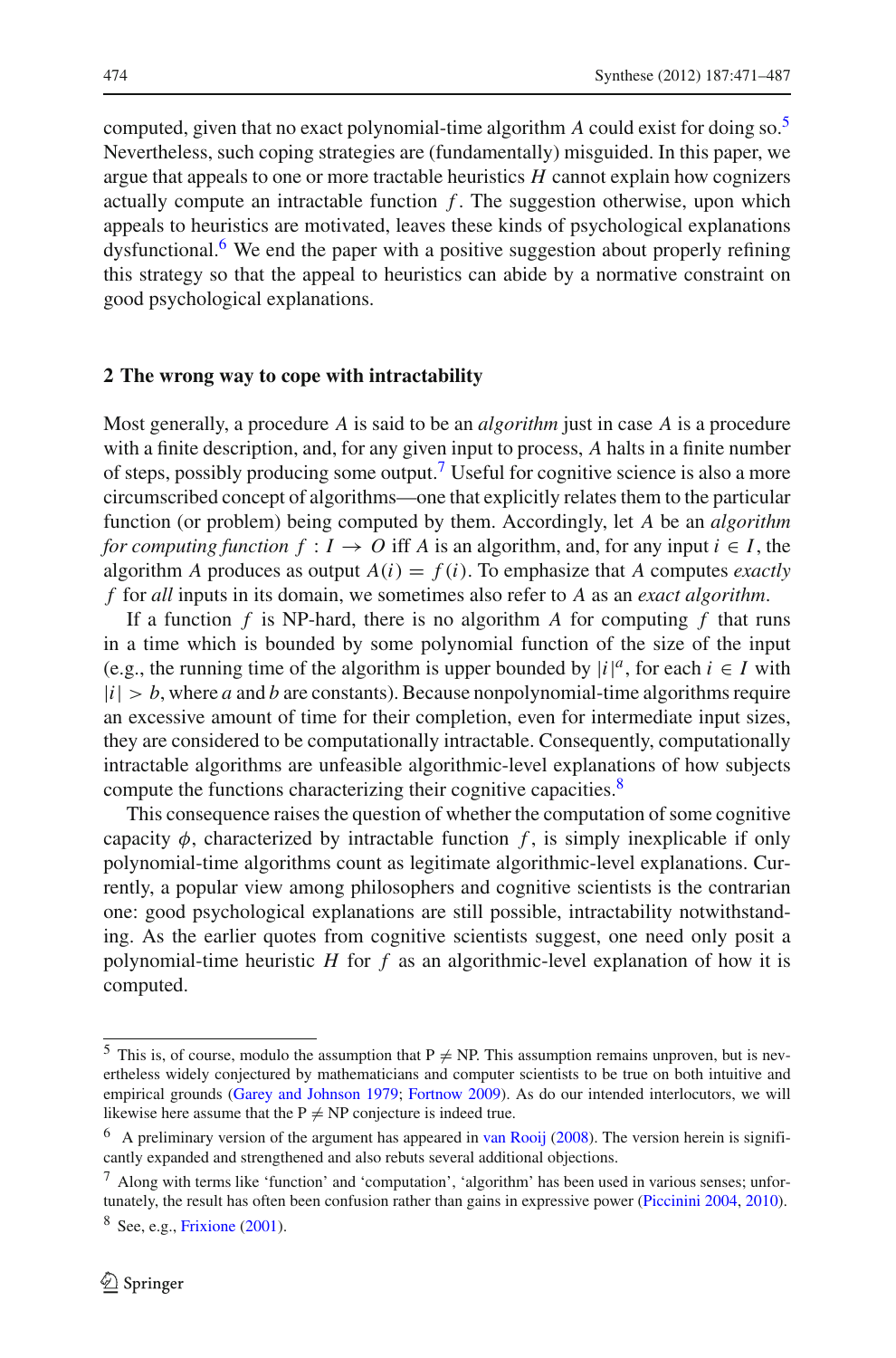Following convention in computer science (see [Ausiello et al. 1999](#page-14-1)), let some procedure *H* be a *heuristic* just in case the following two conditions obtain. Firstly, *H* is known to not compute *f* exactly (i.e., it will output something different from *f* (*i*) for at least some  $i \in I$ ). Secondly, some relationship—weaker than equality obtains between  $f$  and the particular function  $f_H$  computed exactly by  $H$ . (Note that it may be conjectured that  $f(i)$  and  $f_H(i)$  are the same for many inputs *i*, or it may be conjectured that the difference between  $f(i)$  and  $f<sub>H</sub>(i)$  is small for many inputs  $i \in I$ .)

There are two fundamental problems with this view, popular as it is. Not only does the appeal to heuristics introduce an inconsistency between the computational- and algorithmic-level explanations, but it also leaves the computation of *f* unexplained for any and all  $i \in I$  with  $f(i) \neq f_H(i)$ .

Firstly, to demonstrate the inconsistency, let *H* be a heuristic for  $f$ , and let  $f_H$  be the function computed by  $H$ . From the definition of heuristics, it follows that there exists a nonempty set of inputs  $I' \subseteq I$ , such that  $f_H(i) \neq f(i)$  for all  $i \in I'$ . Suppose further that a cognitive scientist—as represented by the aforementioned—maintains that  $f(i)$  is a computational-level explanation of some  $\phi$  and that *H* is its associated algorithmic-level explanation. Now, what should she predict as the observable outcome of presenting a subject directly with some input  $i \in I'$  as produced by the capacity of interest? According to the computational-level explanation, she should predict the output will be  $f(i)$ ; but, according to the algorithmic-level explanation, the predicted output should be  $f_H(i)$ . But since  $f_H(i) \neq f(i)$ , the two predictions are inconsistent competitors: the computational-level explanation is confirmed by the data only if the algorithmic-level theory is disconfirmed, and the algorithmic-level theory is confirmed by the data only if the computational-level explanation is disconfirmed.

Besides the inconsistency between the computational- and algorithmic-level explanations that is introduced by maintaining the heuristic *H* as an algorithmic-level explanation, *H* also fails as an explanation of how the computation of *f* is achieved by cognizers. This follows simply from the fact that  $H$  does not compute  $f$ , but instead computes  $f_H$ , which is a distinct computational problem from  $f$ . After all, there exist (possibly many)  $i \in I$  such that  $f(i) \neq f_H(i)$ , and for all those *i*, the heuristic *H* cannot explain how  $f(i)$  is computed.

Cognitive scientists who persist in maintaining that *H* is a legitimate and accurate algorithmic-level explanation certainly can resolve the aforementioned problems of inconsistency and explanatory failure. Perhaps the most obvious resolution would be to revise the computational-level explanation, such that the cognitive capacity characterized is the function  $f_H$  instead of  $f$ . Although ad hoc, the upshot of this revision is that the function-algorithm pair  $(f_H, H)$  turns out to be a viable (that is, internally consistent) psychological explanation of  $\phi$ : after all, *H* is a tractable and exact algorithm for  $f_H$ , and therefore a feasible explanation of how the computational problem  $f_H$  is computed. Of course, since the two functions  $f_H$  and  $f$  differ according to their tractability, this sort of ad hoc revision makes plain that the cognitive capacity actually explained is the  $\phi'$  characterized by  $f_H$ , not the  $\phi$  that cognitive scientists initially set out to explain. On the other hand, refinements to descriptions of the target explanandum are often crucial for establishing good psychological explanations, although, prima facie there is at least some difference between redescribing an explanandum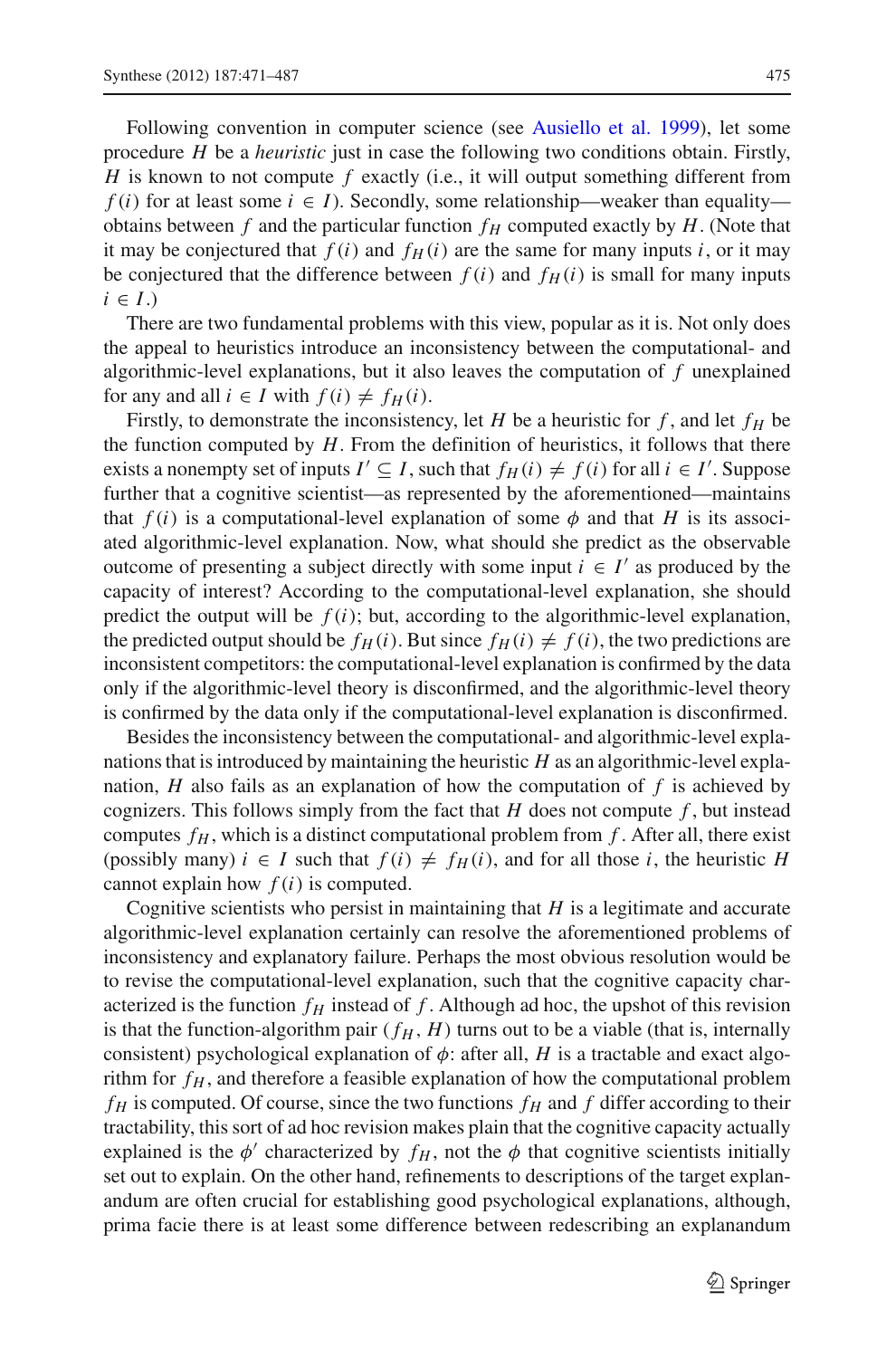versus describing an altogether different explanandum. Hence, whether one takes this sort of revision to be tantamount to an admission that the target explanandum has been mischaracterized, or merely just a stage in refining it, we leave up to the reader.

#### **3 Objections and replies**

Having demonstrated why a currently popular view among cognitive scientists is misguided, in this section we reply to five common objections, both implicit and explicit in the work of cognitive scientists and philosophers such as John R. Anderson, Peter Carruthers, Nick Chater, Kenneth Forbus, Dedre Gentner, Gerd Gigerenzer, Richard Samuels, and Paul Thagard.

Before doing so, however, it is important to forestall a series of related and superficial complaints that are based primarily on misreading or otherwise misunderstanding the argument of this paper. First, worries about teleology and normativity are orthogonal. For to say that computational-level explanations of  $\phi$  are well-defined input/output mappings is in no way to abnegate the normative or teleological dimensions of computational or functional characterizations, and so in no way to say that non-normative specifications of input/output mapping functions are sufficient for good computational-level explanations, or that those explanations are reducible to those functions. Consequently, the observation that the exact computation of functions characterizing cognitive capacities is a constraint on good computational explanations does not prohibit theories of psychological explanation from proposing additional constraints on good computational-level explanations (such as the constraint dictating that those functions' normative or teleological dimensions may be important to account for). Hence, the argument of this paper is independent of claims about the relationship between normative stories and computational-level explanations because such normative stories are orthogonal to the assessment of the tractability or intractability of the input/output mapping function that is being postulated. Tractability is a property of functions, not normative stories.

This misreading is also sometimes rephrased in terms of the distinction between 'why'-explanations and 'how-' or 'how-possibly' explanations; but, here too, the argument of this paper neither denies, nor depends on denying the importance and utility of purely computational-level 'why'-explanations. Relatedly, neither does it involve the assertion that 'how-' or 'how-possibly' mechanistic explanations about the computation of those functions are the only legitimate kinds of psychological explanations.

It might also be complained that the argument of this paper depends on a skewed view of the research of actual practitioners in the psychological and cognitive sciences, and, in particular, on the implausible claim that those researchers are primarily concerned with showing in the abstract how to compute tractable functions for a given cognitive capacity. As an objection, this complaint also misses the mark. For starters, it badly conflates the argument's prescriptive conclusion about there being a normative constraint on good psychological explanation with a descriptive assumption about the current practice of research in the cognitive sciences. Moreover, even if there were no conflation, the argument of this paper involves no such assumption or pretense that researchers are primarily concerned with computational-level modeling or with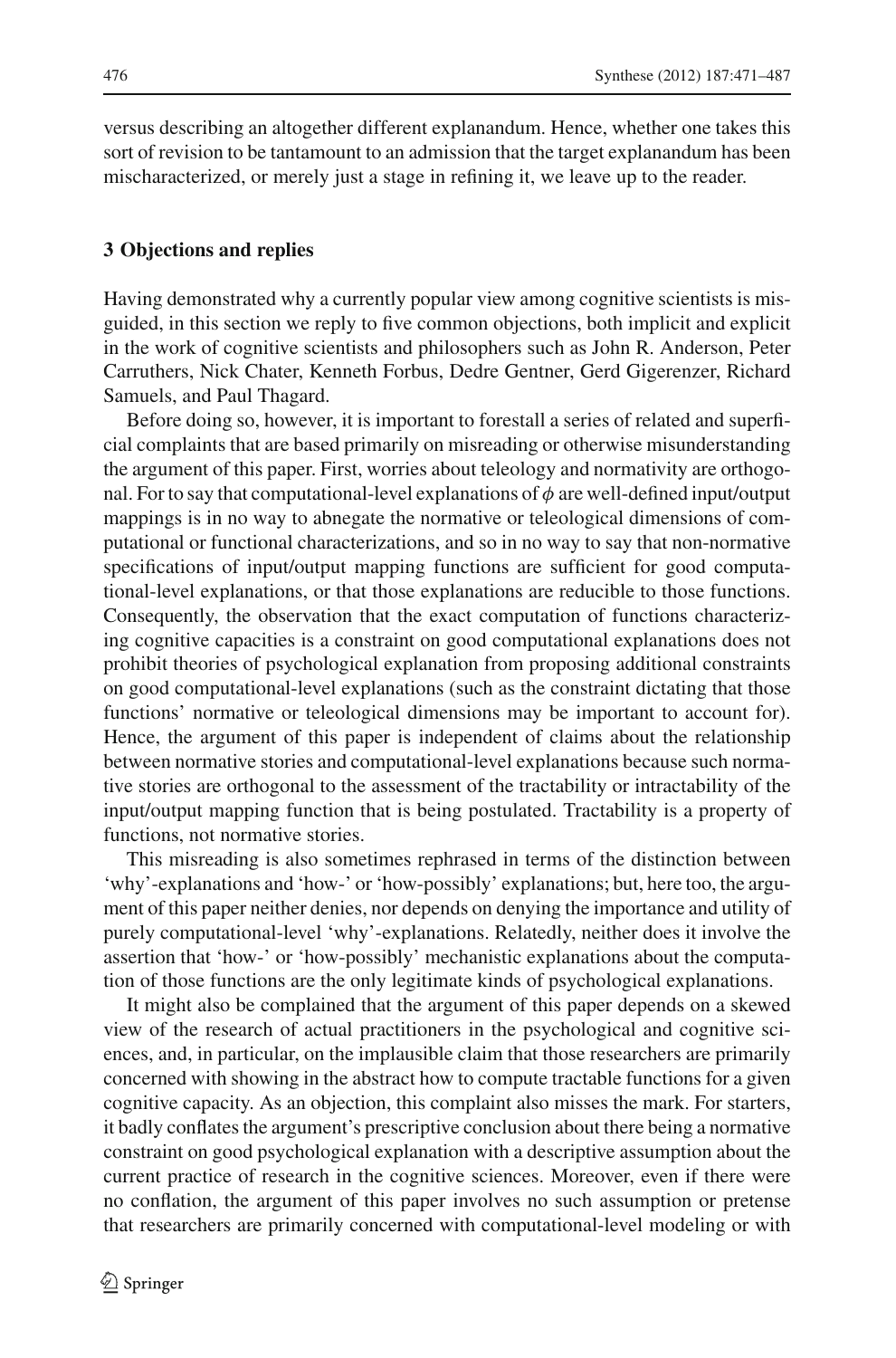abstractly characterizing all and only the tractable functions. And even if the argument did so depend, it is sufficiently clear that practitioners take both computational- and algorithmic-level modeling to be useful and important, and are, in fact, concerned with how their research is constrained by issues of complexity, tractability, and norms of explanation.

With these various misreadings out of the way, we can now turn to the five objections to our claim that heuristics are inapposite explanations of how intractable functions are computed. First, consider *the objection from optimism* [Forbus, Gentner, Samuels, Thagard]:<sup>[9](#page-6-0)</sup> *H* may be a heuristic that computes  $f$  inexactly, but it does process the correct output for most, or even all, of the inputs that it was tested on—namely,  $I_{\gamma}$ . Therefore, since *H* performed so well on our trials, we believe it is a good algorithmic-level explanation for *f* .

This objection is simply an ignoratio elenchus. Regardless of whether  $f(i) = f_H(i)$ for all  $i \in I_{\chi}$ , where  $I_{\chi}$  is some—possibly large—set of tested inputs, it is known that there also exist inputs  $i \in I'$ , with  $I' \cap I_{\chi} = \emptyset$  such that  $f_H(i) \neq f(i)$ . Otherwise, *H* would be an exact algorithm for  $f_H$ , which would contradict both the heuristic status of *H* and the NP-hardness of *f*. For all those  $i \in I'$  for which  $f(i) \neq f_H(i)$ , there still exists an inconsistency between the computational- and algorithmic-level explanations that this objection fails to address. Again, *H* fails to explain how *f* is actually computed; at worst, it fails in general, and at best it fails for all those  $i \in I'$ for which  $f(i) \neq f_H(i)$ .

A successor to the objection from optimism is *the objection from persistent optimism* [Forbus, Gentner, Samuels]:<sup>10</sup>. *H* may return the wrong output for some inputs to *f* , but there appear to be only a small number of these inputs. Hence, *H* can still be a good algorithmic-level explanation for *f* .

As it were, this condition cannot be met, even granting that a (very) small number of errors may render an explanation (more-or-less) acceptable. This result follows from an observation by [Schöning](#page-15-17) [\(1990](#page-15-17), p. 232) that the existence of a polynomial-time algorithm  $H$  for a function  $f$  which misbehaves on a finite set of inputs (by, e.g., giving the wrong outputs or running in super-polynomial time on those inputs) implies the existence of an algorithm  $H'$  which computes  $f$  correctly on all inputs in polynomial time. This algorithm  $H'$  first checks if a given input is in a table of misbehaving inputs. If so, the answer associated with that input in the table is returned; otherwise, the answer is computed by running *H* on that input. As the set of misbehaving inputs is finite, the lookup table preprocessing can be done in constant time, allowing *H'* to run in polynomial time. This implies the following lemma, which in turn addresses the objection as phrased.

**Lemma 1** If  $f : I \rightarrow O$  is an NP-hard function, then there cannot exist a polyno*mial-time heuristic H for f that returns f (i) for all*  $i$  ∈  $(I - I')$  *where*  $I' ⊂ I$  *is finite (assuming P*  $\neq$  *NP; see footnote 5).* 

<span id="page-6-0"></span><sup>9</sup> See, e.g., Forbus and Oblinger [\(1990,](#page-15-18) pp. 5–6); Genter and Markman [\(1995](#page-15-19), p. 133); Samuels [\(2005,](#page-15-20) p. 109, footnote 2); Thagard and Verbeurgt [\(1998,](#page-16-5) p. 33).

<span id="page-6-1"></span><sup>&</sup>lt;sup>10</sup> See, e.g., Forbus and Oblinger [\(1990](#page-15-18), pp. 5–6); Genter and Markman [\(1995](#page-15-19), p. 133); Samuels [\(2005,](#page-15-20) p. 109, footnote 2).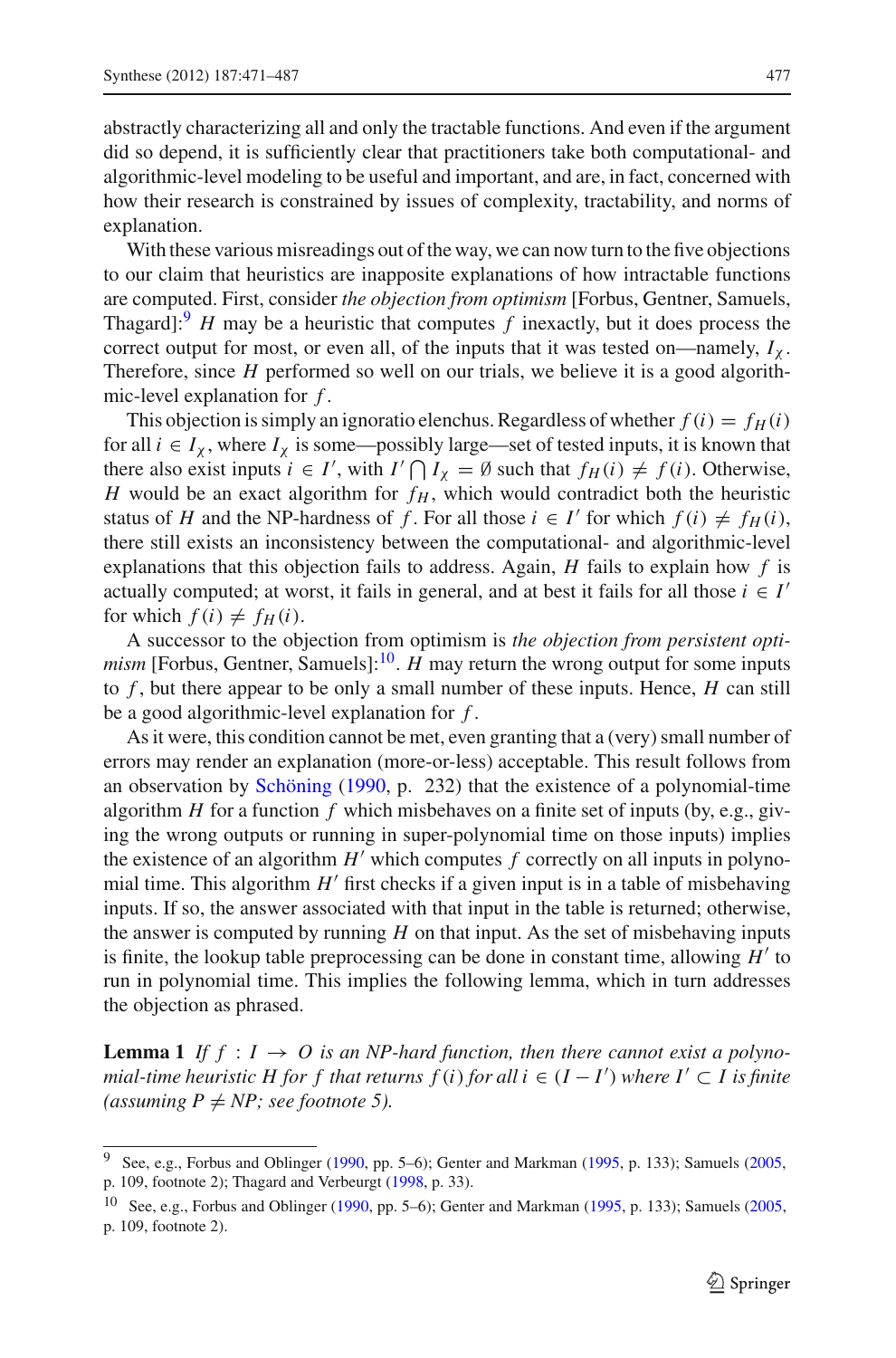Third is *the objection from implicit revision* [Anderson, Gigerenzer][:11](#page-7-0) *H* may be a heuristic for *f* , but it does process the correct output for all (psychologically) relevant inputs, and it was these inputs that were always intended. Hence, *H* can still be a good algorithmic-level explanation for *f* .

This objection suggests two things, each of which is possible in principle but in need of verification; and yet, once verified, the objection becomes vacuous. Firstly, the objection states that not all possible inputs to  $f: I \rightarrow O$  are relevant for explaining  $\phi$ but only a proper subset  $I' \subset I$  is. This raises the question of what  $I'$  is (i.e., the set is in need of characterization if  $H$  is to explain how  $f$  is computed for inputs restricted to *I'* and why only inputs in *I'* are relevant (possibly this is because only  $i \in I'$  are believed to occur in the real world whenever  $\phi$  is manifest)). Of course, not every ad hoc revision that appeals to the 'relevant', 'plausible', 'interesting', etc. subset of inputs is inappropriate. Yet, the danger is that the theorist is playing a shell game; for such appeals are only as acceptable as the warrant for targeting precisely that subset as opposed to any other.

Either way, grant for the sake of argument that  $I' \subset I$  can both be characterized and (psychologically) motivated, and now let us consider the function  $f' : I' \rightarrow O$ , which denotes the function *f* restricted to inputs  $I' \subset I$  (i.e.,  $f(i) = f'(i)$  for all  $i \in I'$ and  $f'(i)$  is undefined otherwise). The objection states that it is  $f'$ , rather than  $f$ , that properly characterizes the cognitive capacity  $\phi$  as is to be explained. Moreover, since *H* is claimed to compute  $f'$  correctly for all  $i \in I'$ , and *H* is a tractable algorithm, the objection entails that  $f'$  is tractable. This raises the question of whether  $f'$  is tractable' is true. Yet, if we grant that  $f'$  is indeed tractable and that  $H$  computes it, then plainly the objector has not actually maintained the intractable *f* as a psychological explanation of  $\phi$  and *H* as a heuristic for explaining how *f* is computed. Rather, she is merely maintaining tractable  $f'$ , as a characterization of  $\phi$  and the exact algorithm *H* is the algorithmic-level explanation of how  $f'$  is computed. The restriction is such that the target subset is being now claimed to be tractable; yet, intractability was what motivated the shift to an inexact algorithm in the first place.

A fourth objection is*the objection from approximation* [Chater, Thagard]:[12](#page-7-1) *H* may be a heuristic (i.e. nonexact) algorithm for  $f$ , but its output  $f_H(i)$  may approximate the correct output  $f(i)$  for all inputs *i*. Hence, *H* appears to be a good algorithmic-level explanation for *f* .

Much of the force of this objection depends on what is meant by 'approximate', but unfortunately that meaning is unclear. We suspect a variety of its meanings may be subsumed by the following.<sup>[13](#page-7-2)</sup> Firstly, it is implicitly understood that approximate outputs for *f* (*i*) are drawn from a set of candidate outputs, which is a superset including  $f(i)$ . We denote the candidate-output set function by  $f_c$ . To illustrate, consider the

<span id="page-7-0"></span> $11$  Although we are not aware of any cognitive scientist who explicitly defends this position, we think it is a natural objection that in our view improves upon the two previous ones. We see the idea that tractability of cognitive processes can in part be explained by exploiting ecological constraints on the inputs as being implicit in the work of both Anderson [\(1990](#page-14-2), p. 29) and Gigerenzer [\(2000](#page-16-6), p. 736).

<sup>&</sup>lt;sup>12</sup> See, e.g., Chater et al.  $(2006, p. 290)$  $(2006, p. 290)$ ; Thagard and Verbeurgt  $(1998, p. 2)$  $(1998, p. 2)$ .

<span id="page-7-2"></span><span id="page-7-1"></span><sup>&</sup>lt;sup>13</sup> For conceptions of approximation relevant to cognitive science, see e.g., [Ausiello et al.](#page-14-1) [\(1999](#page-14-1)) and [Kieseppä](#page-15-21) [\(1996\)](#page-15-21).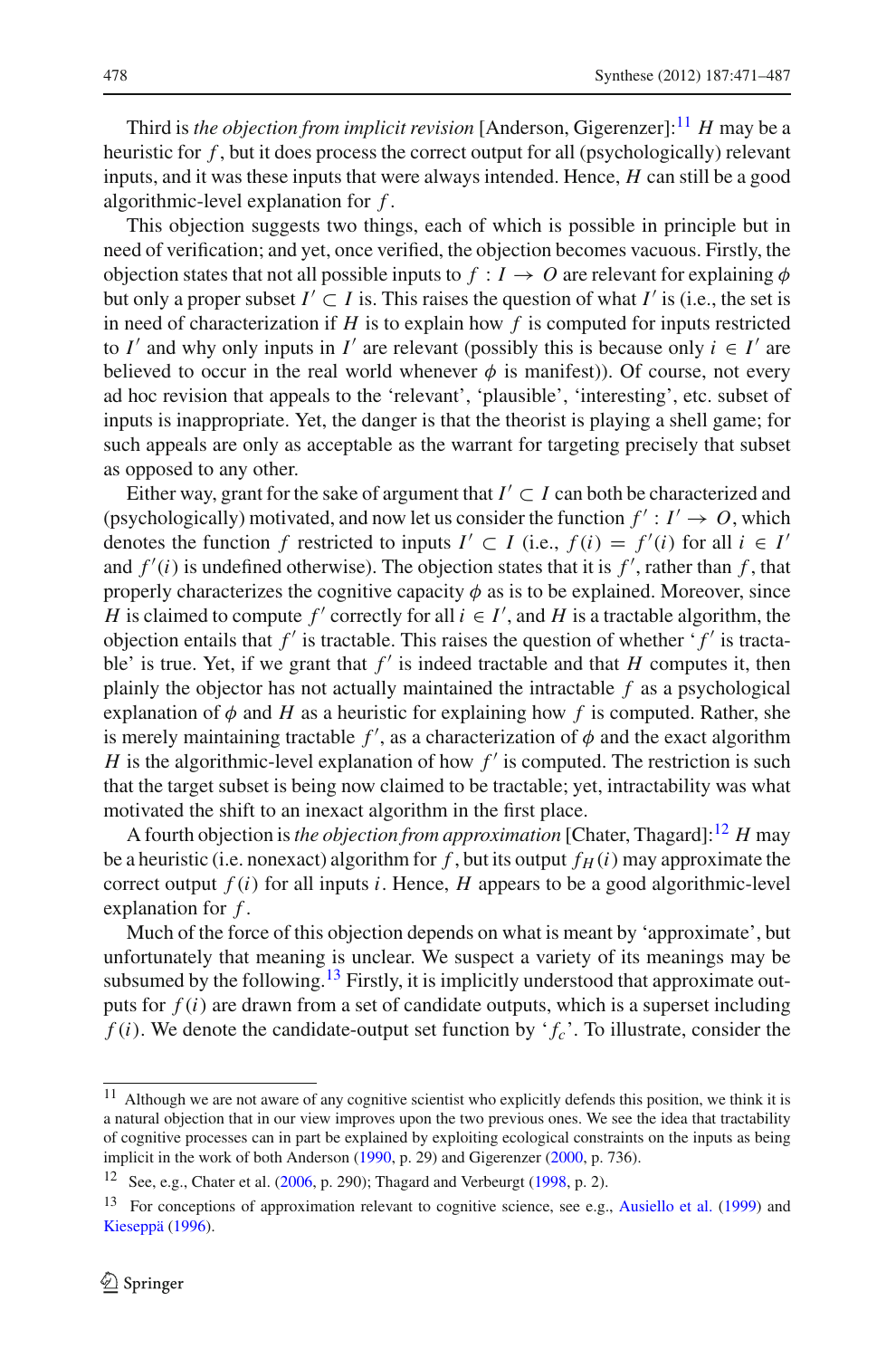well-known NP-hard computational-level explanation of coherence by Paul Thagard. This theory postulates a function that takes as input a network of pair-wise positive and negative constraints, and gives as output a truth assignment on the nodes of the network that satisfies a maximum number of constraints. For this function the candidate-output set is naturally defined as the set of all possible truth assignments. Secondly, it is implicitly assumed that there is some distance function  $d$  ( $o$ ,  $o'$ ) measuring the distance between  $o, o' \in f_c(i)$  for any given  $i \in I$ . For example, a possible measure of the distance between two truth assignments is the number of values on which they differ, also known as the Hamming distance (e.g., distance between TTTFFF and TFTFTF would be 2 in this case). Finally, given a candidate-output set function  $f_c$  and a distance function  $d$ , we say that outputs of a heuristic  $H \epsilon$ -approximate the outputs of *f* iff  $f_H(i) \in f_c$  and  $d(f(i), f_H(i)) < \epsilon$ , for some (preferably small) constant  $\epsilon$ for all  $i \in I$ .

We prove that it is not possible for a polynomial-time algorithm, like *H*, to approximate a significant set of NP-hard functions in this sense. This set of functions is defined by the property *neighborhood-searchability*, a property known to hold for many (if not all) NP-hard functions—including Thagard's constraint satisfaction theory of coherence—for natural choices of  $f_c$  and  $d$ . Without loss of generality, in the following we assume for simplicity that  $\epsilon$  is a non-negative integer.

<span id="page-8-0"></span>**Definition 1** A function *f* is neighborhood-searchable relative to a distance function *d* if, for any input  $i \in I$ ,  $o \in f_c(i)$ , and constant  $\epsilon$  both of the following conditions are met:

- 1. when given *o*, it is possible to generate all outputs  $o' \in f_c(i)$  with  $d(o, o') \leq \epsilon$  in time polynomial in the size |*i*| of input *i*, and
- 2. when given all the outputs  $o' \in f_c(i)$ , with  $d(o, o') \leq \epsilon$ , it is possible to recognize which of the outputs in this  $\epsilon$ -neighborhood is  $f(i)$  in time polynomial in the size |*i*| of input *i*.

To see that Thagard's constraint satisfaction theory of coherence satisfies condition 1, for  $f_c$  and *d* as proposed above, consider that for any given truth assignment  $o \in f_c(i)$  of length *n*, there are at most *n* possible truth assignments that are distance 1 from *o*, at most  $\binom{n}{2}$ that are at distance 2 from  $o$ , ... and at most  $\begin{pmatrix} n \\ \epsilon \end{pmatrix}$ that are at distance  $\epsilon$  from *o*. In total, the set of all outputs  $o' \in f_c(i)$  with  $d(o, o') \leq \epsilon$  contains no more than  $\epsilon n^{\epsilon}$  possible truth assignments. Generating all these truth assignments, can be done in no more than  $\epsilon n^{\epsilon+1}$  computational steps—which is polynomial time since  $n \leq |i|$  and  $\epsilon$  is a constant—simply by writing out each *n*-length truth assignment one by one.

We note that condition 2 is met, by definition, by all NP-hard functions that are in NP (i.e., all NP-complete functions). To see that Thagard's theory (which is not in NP) satisfies condition 2, observe that checking the number of constraints that are satisfied by a given truth assignment can be done in a time that is linear in the number of constraints in the network: for every positive constraint, simply check if the two nodes that it connects have the same truth value (in which case it is satisfied), and for every negative constraint, check if the two nodes that it connects have the opposite truth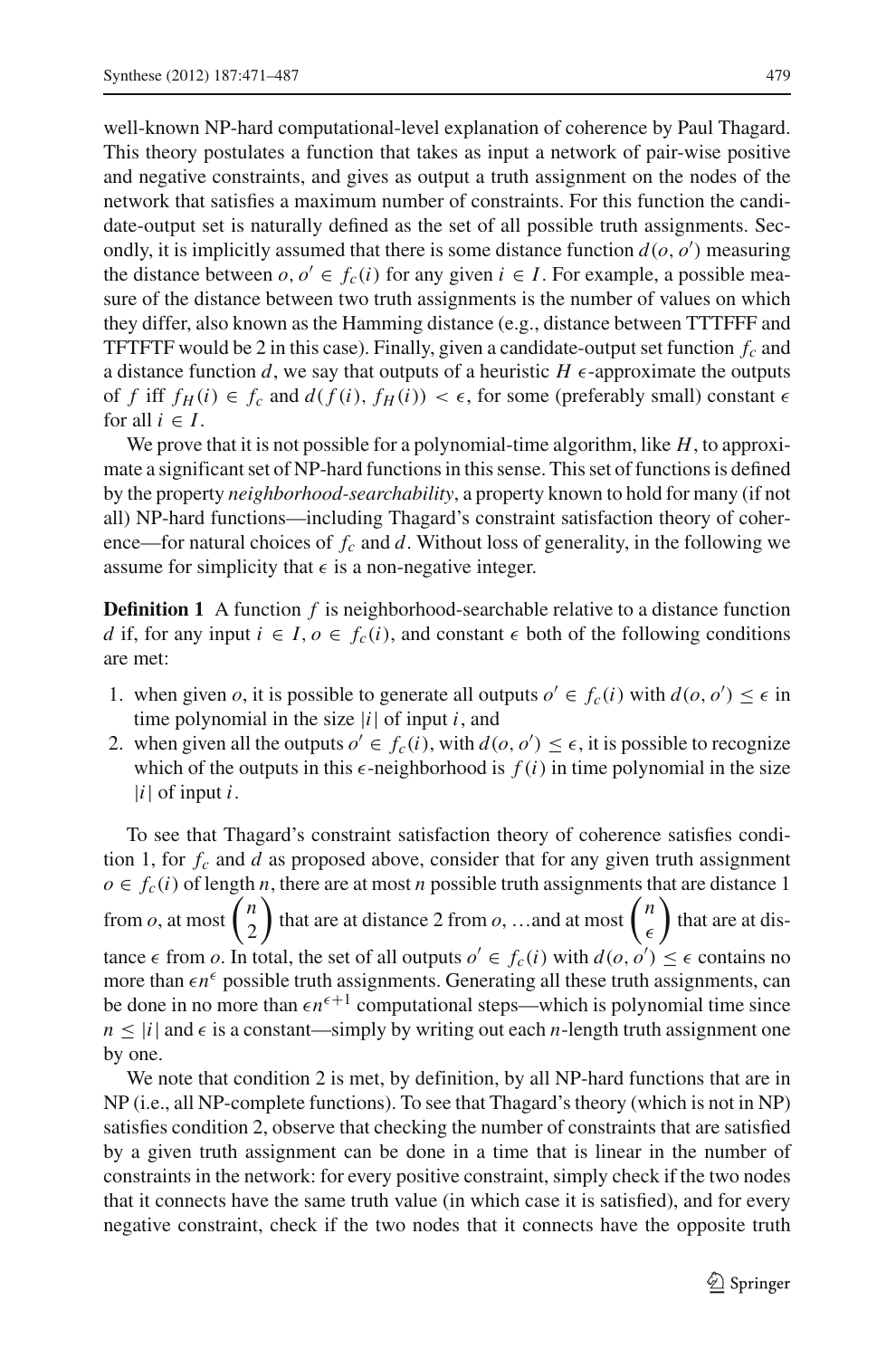value (in which case it is satisfied). If we know that the  $\epsilon$ -neighborhood of  $\rho$  contains  $f(i)$ , we can thus recognize  $f(i)$  in polynomial-time, by verifying that it satisfies the maximum number of constraints of all the truth assignments in  $o's \epsilon$ -neighborhood. To verify this, we need at worst to compute the number of constraints satisfied by all other  $o'$  in the  $\epsilon$ -neighborhood of  $o$  and verify that the number is lower than for truth assignment  $f(i)$ .

**Lemma 2** *If f is an NP-hard function that is neighborhood-searchable for a distance function d, then no polynomial-time algorithm can*  $\epsilon$ -*approximate f (assuming P*  $\neq$ *NP; see footnote 5).*

The proof is by reductio ad absurdum. Assume  $P \neq NP$  and assume that there is a polynomial-time algorithm *H* that  $\epsilon$ -approximates. Then we can run *H* on *i* to create output *o* such that  $d(o, f(i)) \leq \epsilon$ . Consider a second algorithm *A* that takes as input the output of *H*, and determines for all  $o' \in f_c(i)$  with  $d(o, o') \le \epsilon$  whether  $o' = f(i)$ . Because we know that  $d(o, f(i)) \leq \epsilon$ , at least one such  $o' = f(i)$ , and hence *H* and *A* together afford the exact computation of  $f(i)$ . Since *H* is a polynomial time algorithm and, by clause 2 of Definition [1,](#page-8-0) *A* is a polynomial time algorithm, *f* (*i*) can be computed in polynomial time. However, as *f* is an NP-hard function, this implies that  $P = NP$ , and is thus a contradiction.

**Corollary 1** *If f is an NP-hard function that is neighborhood- searchable relative to a distance function d, and H is a polynomial-time algorithm, then there exist inputs i* of f such that  $d(f(i), f_H(i)) > \epsilon$  for any (possibly large) constant  $\epsilon$  (assuming P  $\neq$  *NP*; see footnote 5).

The above establishes that, under reasonable operationalizations of "approximation", intractable functions are not tractably approximable. This counters the objection as phrased. To avoid any misreading of our argument, we emphasize that we do not wish to suggest that algorithmic-level explanations cannot, or should not ever be, approximations of computational-level theories. We merely argue that, at best, they can be approximations only when the to-be-approximated computational-level theory is tractable. $14$ 

Up to this point, all objections and replies have dealt with attempts to have single-heuristic explanations of tractably computing an intractable function. We have

<span id="page-9-0"></span><sup>&</sup>lt;sup>14</sup> The point is worth emphasizing, as it addresses the common misconception that computational-level intractability is acceptable because explanations at that level are either false-but-useful idealizations, or are otherwise braced by the competence/performance distinction. We do not deny that computational-level theories can serve as competence theories or that they can be idealizations. Yet, tractability is a minimal requirement on computational feasibility of any computation running on any machine, and therefore best seen as a fundamental constraint on what competences can exist rather than just a performance limitation (for a full argument see e.g. [Frixione 2001\)](#page-15-16). We also do not deny the usefulness of a competence / performance disctinction and recognize that certain competences can at best be approximated when implemented in machines with performance-level limitations. However, as our response to the 'objection from approximation' shows, such implementations are impossible for computational-level theories that construe competence in terms of intractable functions. For a computational-level idealization to be a proper idealization (and not an 'overidealization') there should minimally exist algorithms that can tractably approximate the competence postulated by that computational-level theory; otherwise the idealization has failed to capture the nature of the competence and instead has mischaracterized it (cf. [Franks 1995\)](#page-15-22).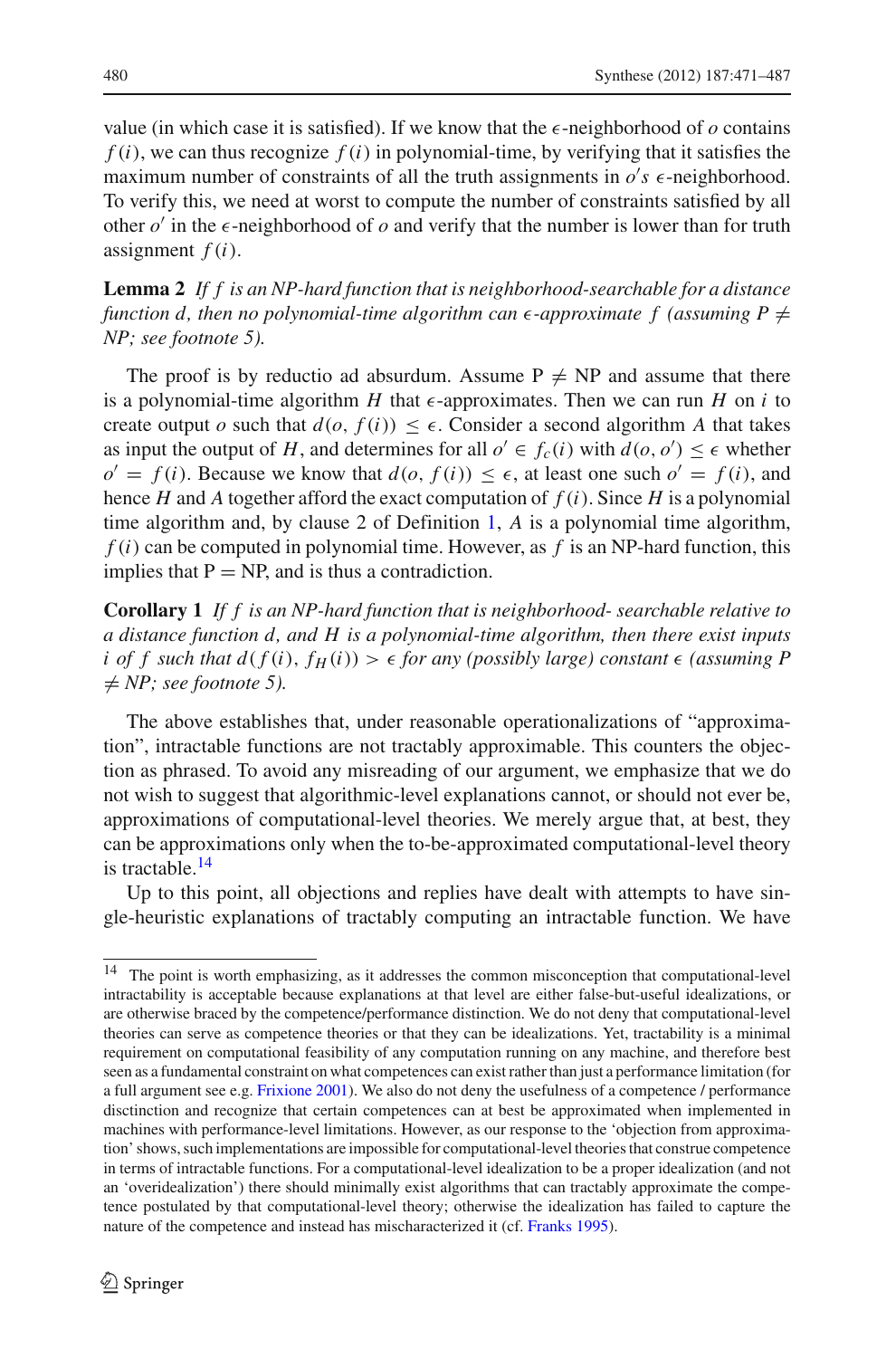argued that none such attempts can work. Some may still counter that a combination of multiple heuristics (of any mix of the previously discussed types) may suffice to tractably compute such a function. In that event, each heuristic in the set, although by itself insufficient, can be rightly said to be a partial explanation of how the function is tractably computed despite its intractability.

This is the intuition behind the fifth and final objection, *the objection from partial explanation* [Carruthers, Gigerenzer]:<sup>15</sup> Although *H* is a heuristic (i.e. inexact algorithm) for *f* , and admittedly cannot explain *by itself* how *f* is computed, it could be a member of a finite set of heuristics  $\mathcal{H} = \{H_1, \ldots, H_n\}$  that *together* can explain the computation of *f*. If indeed *H* explains the computation of *f* and  $H \in H$ , then one could say that *H* is a (possibly necessary) *part* of an explanation of the intractable function *f* .

In response to the objection, we will show that no finite set of tractable heuristics can be used to create a tractable algorithm for an intractable function. The proof is by reductio ad absurdum. Assume  $P \neq NP$ , and let  $f : I \rightarrow O$  be some intractable function. Further, assume that there is a finite set of polynomial-time heuristics  $\mathcal{H} = \{H_1, \ldots, H_k\}$  for some constant  $n > 0$ , such that, for each input  $i \in I$ , there is at least one heuristic that computes  $f(i)$ . Observe that as  $k$  is a constant, we can run all heuristics in  $H$  on any  $i \in I$  in polynomial time. Call this procedure A, and let  $A(i)$  be the set of outputs produced by  $A$  on  $i \in I$ . Note that among the  $|\mathcal{H}| = k$ outputs in the set produced by  $A$ , there is at least one correct output  $f(i)$ . This does not mean that *A* has computed  $f(i)$  yet, because in order to do that we still need a procedure to select from  $A(i)$  the output corresponding to  $f(i)$ . If there were to exist a polynomial-time procedure *B* that selects a correct output from *A*(*i*), observe that *A* and *B* can be combined, simply by running the algorithms in sequence, to produce a polynomial-time algorithm for solving *f* . However, as *f* is an NP-hard function, this implies that  $P = NP$ , and is thus a contradiction.

**Lemma 3** If  $f : I \to O$  is an NP-hard function which has an associated finite set of *polynomial-time heuristics*  $H$  *such that for each i*  $\in$  *I there is at least one heuristic in H that computes f* (*i*)*, then there cannot exist a polynomial-time procedure that uses H to solve f (assuming*  $P \neq NP$ *; see footnote 5).* 

Note that this lemma implies that the heuristic-set approach is doubly problematic—not only are we not guaranteed that our NP-hard function *f* has a requisite set *H*, but even if it does, we cannot use such an  $H$  to solve  $f$  in polynomial time.

#### **4 The right way to cope with intractability**

We have explained why postulating heuristics as (inexact) algorithmic-level explanations is the wrong way of dealing with the intractability of one's computational-level

<span id="page-10-0"></span><sup>&</sup>lt;sup>15</sup> Even though strictly speaking neither Gigerenzer nor Carruthers have formulated a formal computational-level theory of known intractability, they often postulate that minds ensure tractability of cognitive computations by invoking a set of tractable modules [\(Carruthers 2005](#page-15-23)) or a set of tractable heuristics [\(Gigerenzer 2008;](#page-15-24) [Todd and Gigerenzer 2000\)](#page-16-6).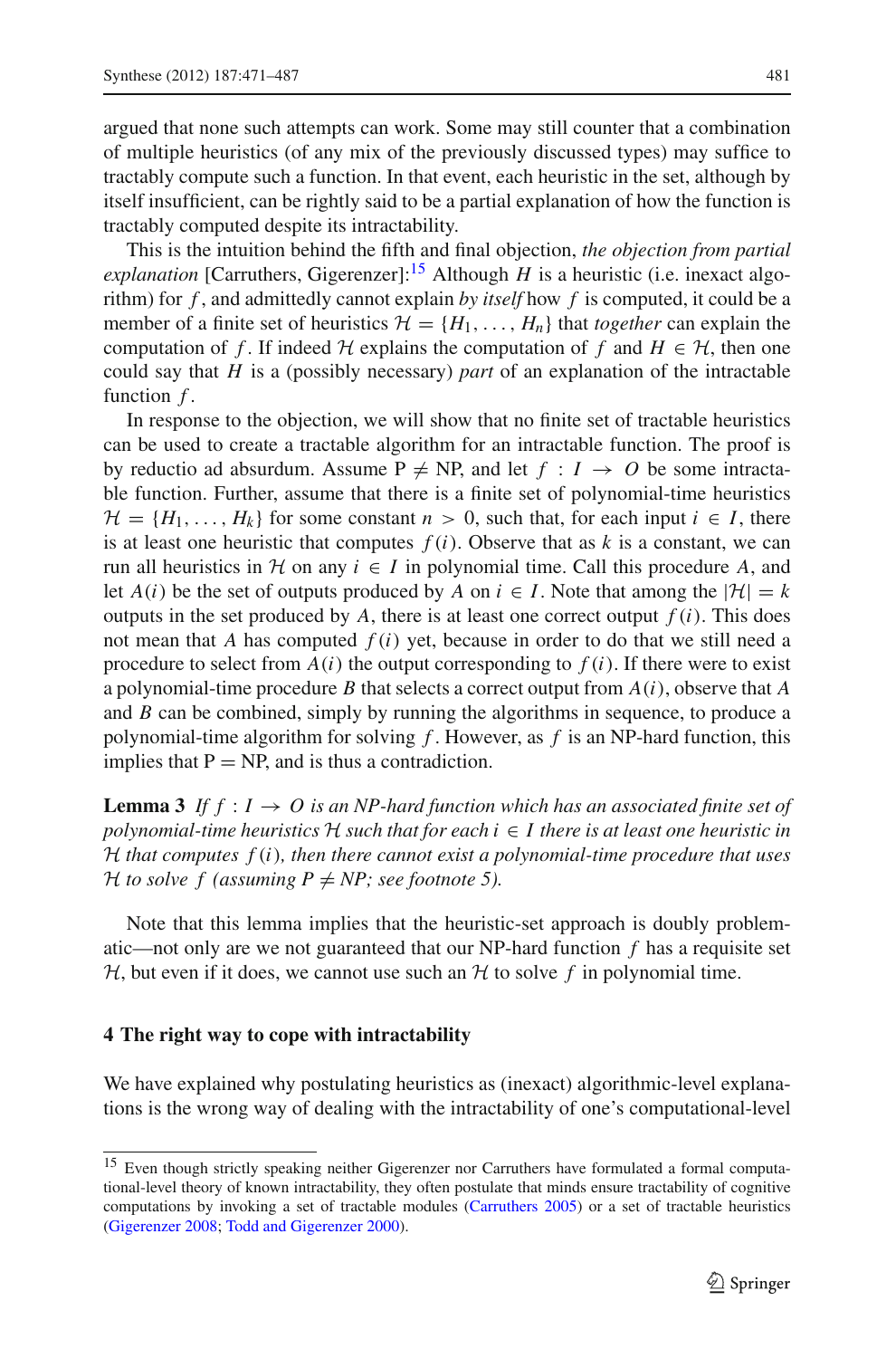theory. The only way to ensure consistency between algorithmic- and computationallevel theories in cognitive science, given the constraint that algorithmic-level theories can posit only tractable (polynomial-time) algorithms, is that computational-level theories posit functions that are tractably computable (see also [Frixione 2001](#page-15-16); [van Rooij](#page-16-4) [2008\)](#page-16-4). This means that when a cognitive scientist attempting to characterize some cognitive capacity  $\phi$  accidentally posits an intractable function  $f$ , she must conclude that either she has mischaracterized the capacity  $\phi$  or that  $\phi$  resists any computational explanation. As the latter option is near blasphemy for cognitive scientists in the business of computational explanation, it seems that only the former option remains open.

Having concluded that cognitive capacity  $\phi$  has indeed been mischaracterized by some function  $f$ , again two options seem open to the cognitive scientist: she may conjecture that  $\phi$  is still a basic cognitive capacity, but it should be characterized by a different function  $f'$ , or  $\phi$  is not a basic cognitive capacity, yet possibly some other capacity  $\phi'$  is which can be characterized by function  $f'$ . In the following, we will not distinguish between the two cases, as either will lead to the same revised computational-level theory—namely f'. Moreover, since cognitive capacities are only intuitively and informally understood prior to their characterization as a well-defined computational-level theory, often it is difficult or impossible to unequivocally distinguish between the intuitively understood  $\phi$  and  $\phi'$ .

A classic example of the revision approach to dealing with intractability can be found in the work of philosopher Christopher Cherniak (see e.g., his [1986](#page-15-25) book *Minimal Rationality*). Cherniak points out that the 'ideal rationality' condition—i.e., 'make all and only deductively sound inferences from [one's] belief set that are apparently appropriate' (p. 77)—yields a mischaracterization of the human capacity for belief fixation. Ideal rationality would imply that humans can use their capacity for belief fixation to solve problems in logic that are proven to be intractable (or even worse, uncomputable). Therefore, so Cherniak argues, humans cannot be in possession of such a capacity.

As an alternative to the ideal rationality assumption, Cherniak proposes that the human capacity for belief fixation meets only what he calls the 'minimal rationality' condition—i.e., 'make some, but not necessarily all, sound inferences from [one's] belief set that are apparently appropriate' (p. 81). Cherniak admits that the 'minimal rationality' condition can at best be a necessary condition for (human) rationality, and hence his characterization of the human capacity for belief fixation is incomplete. Nevertheless, it is clear that Cherniak pursued a revision of the computational-level theory of human belief fixation in order to evade the problem that an existing theory at the time—ideal rationality—characterized human belief fixation by an intractable function.

A similar move has been made by decision-making researcher Gerd Gigerenzer [\(2008\)](#page-15-24). Like Cherniak, Gigerenzer rejects the ideal rationality attributed to humans by classic economic theory, though his interest is more in decision-making than in belief fixation. Gigerenzer replaces the ideal rationality model of decision-making (i.e., maximizing expected utility) by what he calls 'ecological rationality' (i.e., making decisions that are 'good enough'). Gigerenzer fails so far to present a complete characterization of the purported human capacity for ecological rationality, but in any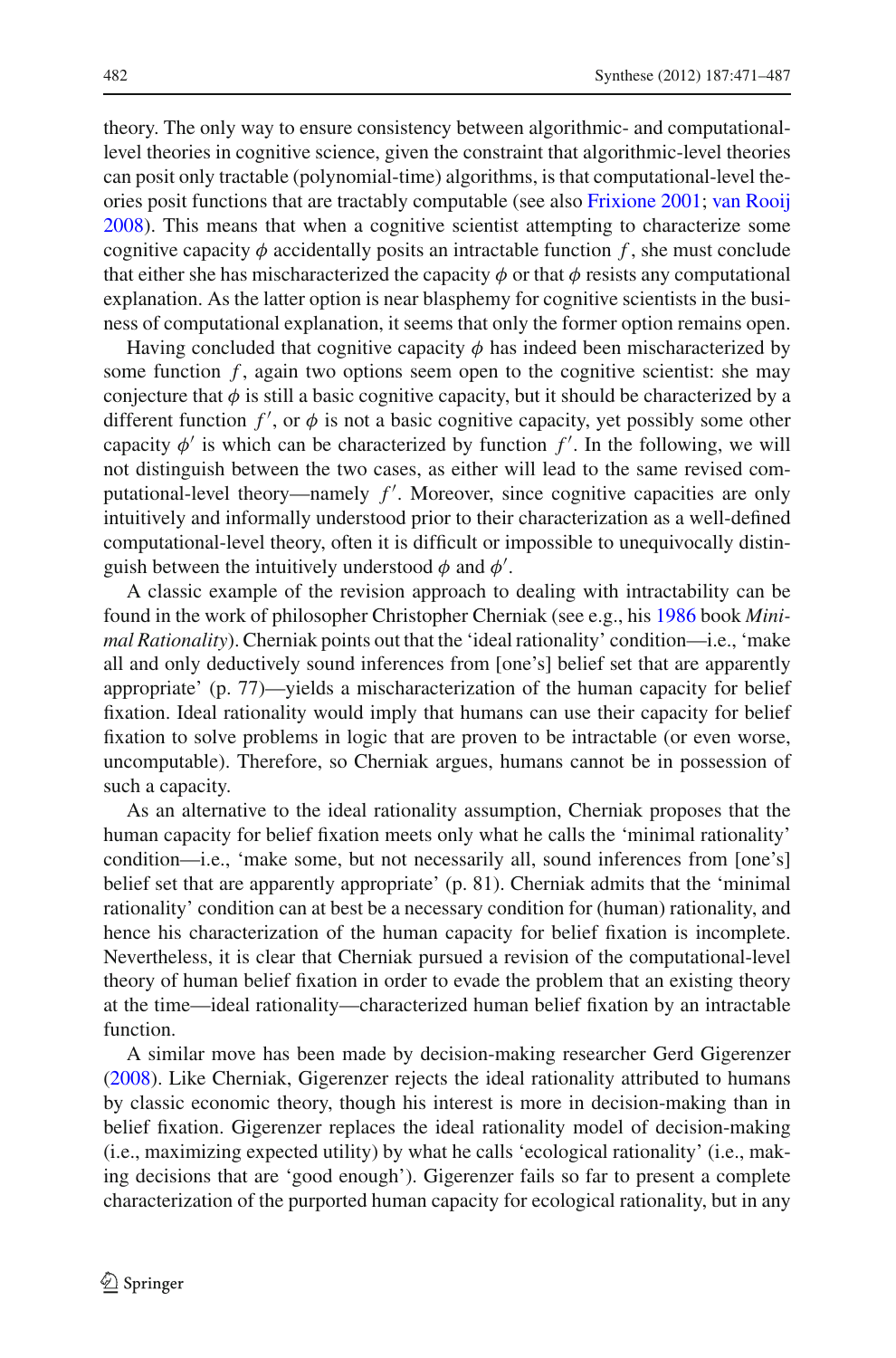event, it is clear that he pursues a revision of the ideal rationality model of human decision-making in an attempt to avoid its intractability.<sup>[16](#page-12-0)</sup>

We consider the computational-level theory revisions alluded to by researchers such as Cherniak and Gigerenzer to be the right way of *trying* to cope with intractability of computational-level theories. Whether or not such revisions are effective—i.e., that they yield tractable functions—remains to be seen. This is important to emphasize, as the need for verifying the effectiveness of a revision seems to be underappreciated in the literature and sometimes revisions are claimed to be tractable without proof. For example, both Cherniak and Gigerenzer, in more than one place, suggest that the intractability of ideal rationalization is due to the assumption of 'perfection' in deductive inference or 'optimization' in decision making, and that, instead, making inferences that are 'better than random guesses' and choices that are 'good enough' are tractable. It is known from computational complexity theory, however, that perfection or optimization are neither necessary nor sufficient conditions for intractability (cf. [Gigerenzer 2008](#page-15-24), pp. 21–22, for example).

To illustrate the above considerations<sup>[17](#page-12-1)</sup>, consider the logic problem called SAT (for 'Satisfiability') and a closely related optimization problem called MAX-SAT. The problem SAT is defined as a function that takes as input a conjunction of disjunctions of (possibly negated) variables (e.g.,  $(\neg a \lor b) \land (b \lor c \lor \neg d \lor e) \land \cdots \land (u \lor v \lor \neg w)$ ) and gives output 'Yes' if there exists a possible truth assignment to the variables such that the conjunction is true, and 'No' otherwise. The problem MAX-SAT is defined as a function that takes the same inputs as SAT but instead outputs a truth assignment that ensures that a maximum number of clauses of disjunctions in the given conjunction are true.[18](#page-12-2)

Both SAT andMAX-SAT are known to be intractable (NP-hard) [\(Garey and Johnson](#page-15-1) [1979\)](#page-15-1).<sup>[19](#page-12-3)</sup> This means neither problem can be (part of) a feasible computational-level theory of human reasoning abilities. Let us now revise SAT into guess-SAT, where the solution of guess-SAT requires only that the output ('Yes' or 'No') is correct with probability  $> 0.5$  (i.e., outperform a random guess, cf. [Cherniak 1986,](#page-15-25) p. 81). Further, let us revise MAX-SAT into good-enough-SAT such that the solution of good-enough-SAT requires only that  $\lambda$  clauses of disjunctions in the input are true, where  $\lambda$  is some aspiration level set by the decision-maker (cf. [Gigerenzer 2008,](#page-15-24) p. 20). Both revisions appear to be easier that the original problem, and for the untrained eye they may appear to be (obviously) tractable. Such intuition would be mistaken, however. To the

<span id="page-12-0"></span><sup>16</sup> Gigerenzer has proposed that the type of 'ecological rationality' he attributes to humans can be computed by a toolbox of heuristics that are fast and frugal, where each heuristic works well for different decision-making environments. Neither this suggestion nor the set of concrete models for several heuristics in the toolbox, however, yet constitutes a computational-level characterization of the human capacity for ecologically rational decision-making.

<span id="page-12-1"></span><sup>&</sup>lt;sup>17</sup> The same underlying ideas can be found in [van Rooij](#page-16-4) [\(2008](#page-16-4)), which are illustrated by way of the coherence theory of [Thagard](#page-15-26) [\(2000](#page-15-26)).

<span id="page-12-2"></span><sup>&</sup>lt;sup>18</sup> In the event that this number equals the total number of clauses in a given input, solving MAX-SAT effectively amounts to also solving SAT.

<span id="page-12-3"></span><sup>&</sup>lt;sup>19</sup> SAT is famous for being the first problem to be proven NP-hard. The result is due to [Cook](#page-15-27) [\(1971](#page-15-27)).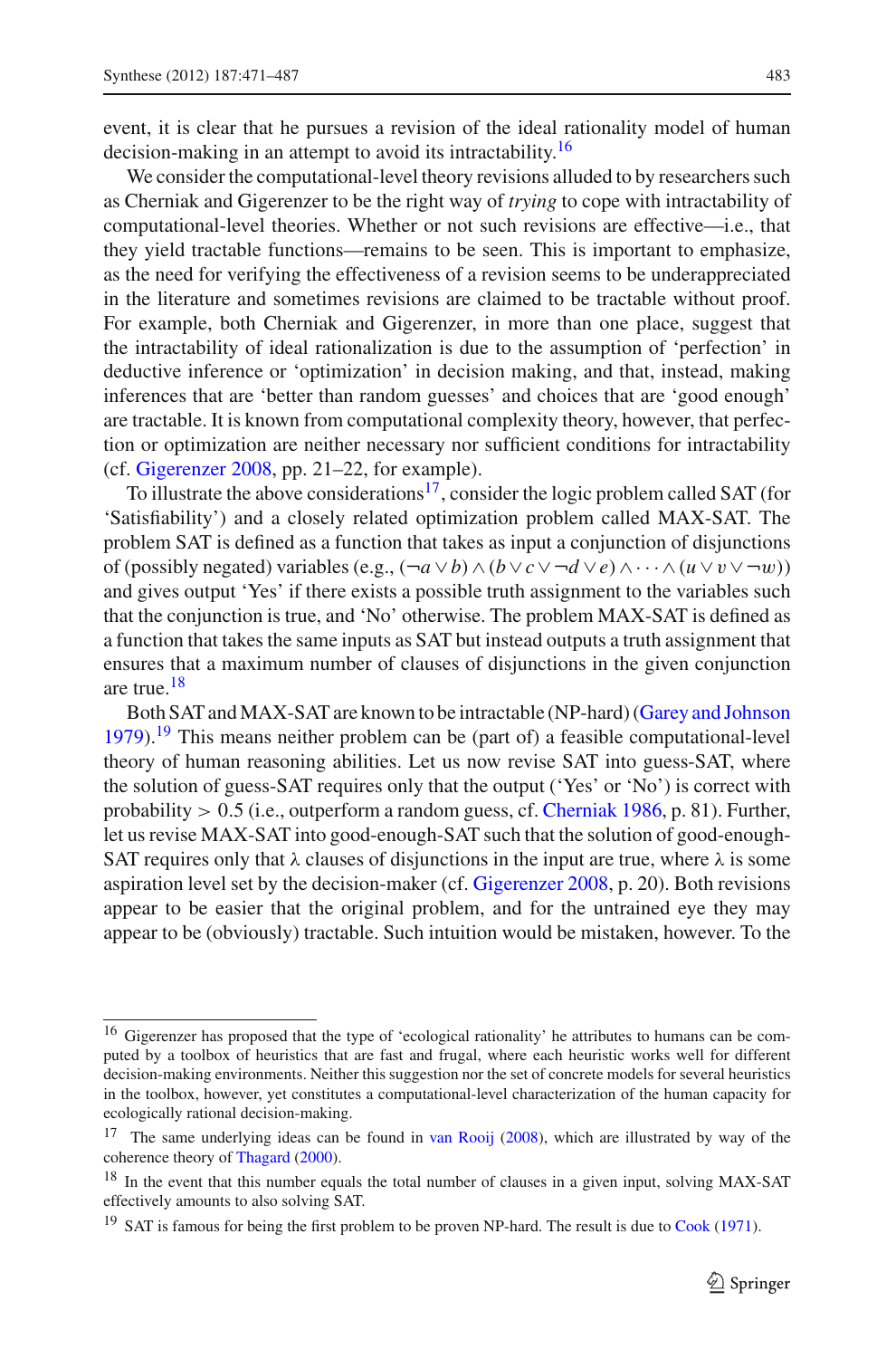best of current (mathematical) knowledge, guess-SAT and good-enough-SAT are both intractable [\(Garey and Johnson 1979](#page-15-1); [Wigderson 2007](#page-16-7)).<sup>[20](#page-13-0)</sup>

This illustration, so far, establishes that weakening conditions of perfection or optimization are not sufficient for rendering computational-level theories tractable. Does this mean that no revision can be tractable? Surely not. Many alternative forms of revision can be pursued, instead or in addition. Consider, for example, that we revise SAT to 2-SAT, where 2-SAT takes the same types of inputs as SAT with the constraint that clauses can contain at most 2 variables. Such a revision ensures tractability of the revised [problem,](#page-15-1) [as](#page-15-1) [2-SAT](#page-15-1) [is](#page-15-1) [known](#page-15-1) [to](#page-15-1) [be](#page-15-1) [polynomial-time](#page-15-1) [computable](#page-15-1) [\(](#page-15-1)Garey and Johnson [1979](#page-15-1)). This example now also illustrates that perfection is not always intractable. An analogous revision for MAX-SAT does not work, as 2-MAX-SAT is known to be still intractable. Yet, if we combine the 'good enough' revision with the 'restricted input domain' revision, then we get the problem 2-good-enough-SAT, which is tractable for relatively small aspiration levels [\(Mahajan and Raman 1999](#page-15-28)).<sup>[21](#page-13-1)</sup>

To sum up, theory revision is the right way of dealing with intractability at the computational-level and several options for revision strategies seem open to cognitive scientists. Cognitive scientists are warned, however, that not every computational-level theory revision will yield a tractable function. Moreover, even functions that appear to be intuitively tractable in fact may not be. Verification of tractability, by means of mathematical proof, is indispensable for cognitive scientists that hope to devise tractable computational-level characterizations of cognitive capacities.

### **5 Conclusion**

It is a necessary condition on the provision of good scientific explanation that the phenomena to be explained be, for obvious reasons, appropriately and veridically characterized. In the psychological sciences, explanation of a cognitive capacity  $\phi$  is often construed as computational explanation. Subsequently, it stands to reason that a minimal, normative constraint on the provision of good computational explanations of  $\phi$  is that the function *f* characterizing  $\phi$  should be computable using a realistic amount of computational resources.

Currently, however, many cognitive capacities are characterized with intractable functions, and so fail to satisfy this normative constraint. An ubiquitous and attractive strategy for addressing that failure—one proposed by many cognitive scientists, philosophers and psychologists included—has been to maintain that an intractable

<span id="page-13-0"></span><sup>&</sup>lt;sup>20</sup> The intractability of guess-SAT and good-enough-SAT assumes that  $P \neq NP$  and that  $P = BPP$  (BPP stands for bounded-error probabilistic polynomial-time). These are mathematical conjectures that are unproven to [date,](#page-15-1) [but](#page-15-1) [nevertheless](#page-15-1) [believed](#page-15-1) [by](#page-15-1) [the](#page-15-1) [majority](#page-15-1) [of](#page-15-1) [living](#page-15-1) [mathematicians](#page-15-1) [\(see,](#page-15-1) [e.g.,](#page-15-1) Garey and Johnson [1979](#page-15-1), §2.1, and [Wigderson 2007,](#page-16-7) §5.2). Although one is free to doubt the conjectures, doing so in order to claim tractability of a computational-level theory would seem to pose the burden of proof on the cognitive scientist to present some argument for why we should not trust, in this particular case, the intuitions of the majority of living mathematicians. Moreover, if cognitive scientists were to doubt the  $P \neq$ NP conjecture, then SAT and MAX-SAT would be tractable, as would be all other NP-hard problems in NP, and few computational-level theories would be intractable to begin with.

<span id="page-13-1"></span><sup>&</sup>lt;sup>21</sup> 2-λ-SAT is known to be fixed-parameter tractable [\(Downey and Fellows 1999](#page-15-29)), meaning the problem is efficiently solvable if the aspiration level  $\lambda$  is relatively small.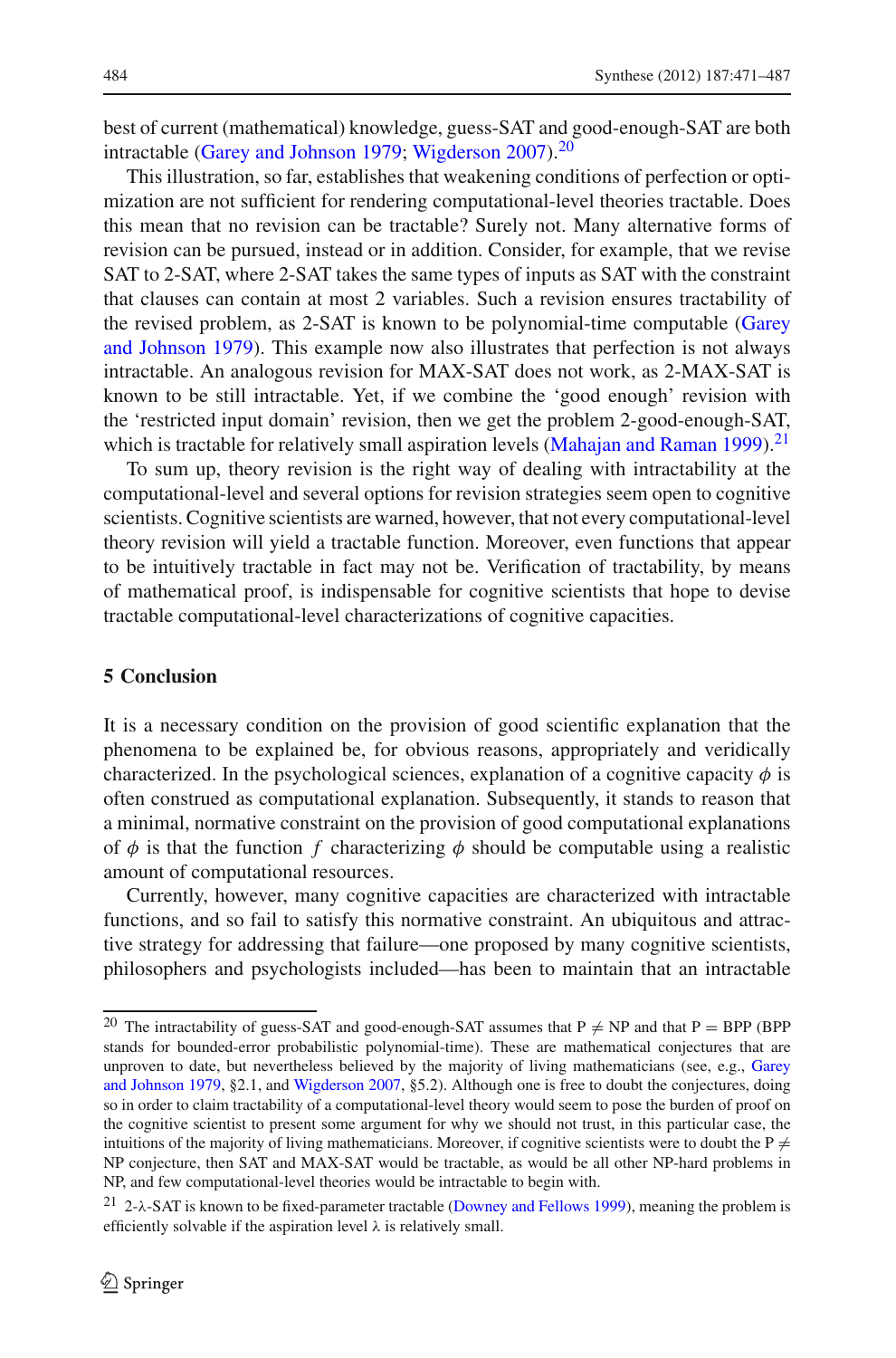function *f* intended to characterize some  $\phi$  can be dealt with by positing heuristics as algorithmic-level explanations. As we have shown, however, such heuristics turn out to be inapposite candidates for algorithmic-level explanation; their employment induces a conceptual confusion between attempting to achieve a computation and explaining how a computation is achieved. This reminder has major ramifications for what has previously passed for good computationally-construed psychological explanation.

We have suggested that theorists can abide by the aforementioned normative constraint on good computational explanation by engaging in computational-level theory revision in lieu of positing heuristics. On our view, the initial mischaracterization of some cognitive capacity  $\phi$  by an intractable function  $f$  is not an insurmountable problem in itself, much less an unforgivable one. After all, an intractable function may be revised, such that it becomes tractable while still capturing much of the assumptions and thoughts that prompted the initial characterization.

Cognitive scientists should welcome the normative constraint of tractability on their computational-level theorizing, if only because of the in-principle unbounded space of possible characterizations to consider. Without that constraint, the realization that some putative characterization is actually a mischaracterization could only be identified, if at all, by the laborious and time-consuming method of experimental testing.

Unfortunately, there is no definitive protocol for computational-level theory revision that guarantees the transformation of an intractable function into a (psychologically-plausible) tractable one, let alone in a veridical one. (Cognitive scientists should therefore expect to entertain and reject many mischaracterizations before formulating the set of all and only appropriate and veridical ones.) But there are plausible strategies, one of which we end with. Given some  $\phi$ , theorists might devise a tractable heuristic *H* for the function *f* that characterizes φ, followed by substitution of *f* by the function computed exactly by  $H$ , designated here as  $f_H$ . Such a revision would ensure that the algorithmic-level explanation *H* is not a heuristic, but rather an exact algorithm for the function whose computation is to be explained. The revision would also ensure that the function  $f_H$  is tractable. Plainly, the success of this strategy depends, inter alia, on whether the cognitive capacity being characterized,  $\phi$ , can be appropriately and veridically characterized by the substituend,  $f_H$ . Answering that question is the hard part, but not so hard as to be harder than any of the other hardest problems in cognitive science. And for that, cognitive scientists can take solace.

**Open Access** This article is distributed under the terms of the Creative Commons Attribution Noncommercial License which permits any noncommercial use, distribution, and reproduction in any medium, provided the original author(s) and source are credited.

#### **References**

<span id="page-14-2"></span>Anderson, J. R. (1990). *The adaptive character of thought*. Hillsdale, NJ: Lawrence Erlbaum Associates.

<span id="page-14-1"></span>Ausiello, G., Crescenzi, P., Gambosi, G., Kann, V., Marchetti-Spaccamela, A., & Protasi, M. (1999). *Complexity and approximation: Combinatorial optimization problems and their approximability properties*. Berlin: Springer.

<span id="page-14-0"></span>Barton, G., Berwick, R., & Ristad, E. (1987). *Computational complexity and natural language*. Cambridge, MA: The MIT Press.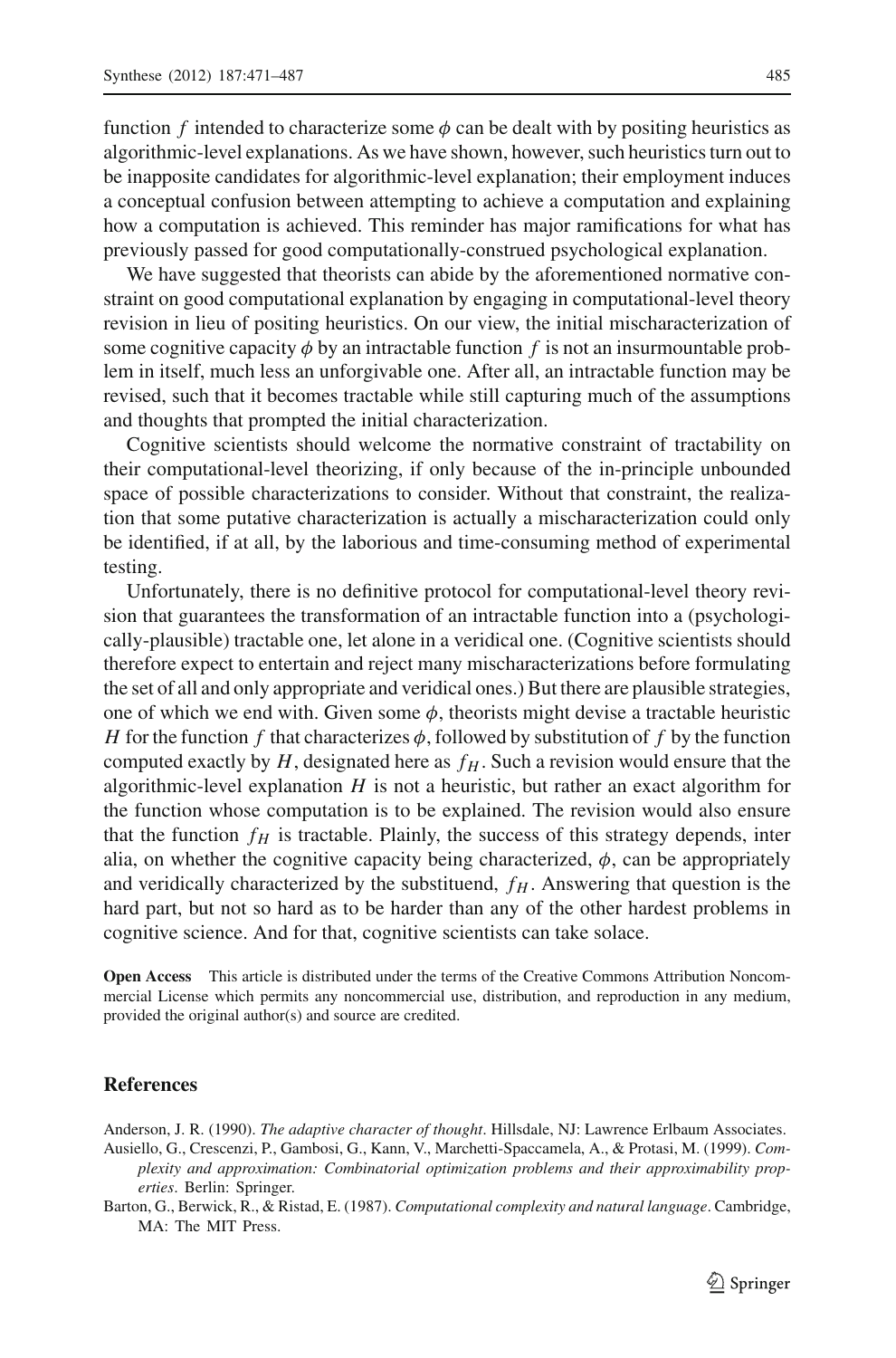- <span id="page-15-5"></span>Bechtel, W., & Wright, C. (2009). What is psychological explanation. In P. Calvo & J. Symons (Eds.), *Routledge companion to the philosophy of psychology* (pp. 113–130). New York: Routledge.
- <span id="page-15-9"></span>Bylander, T. (1994). The computational complexity of propositional STRIPS planning. *Artificial Intelligence, 89*(1–2), 165–204.
- <span id="page-15-23"></span>Carruthers, P. (2005). Simple heuristics meet massive modularity. In P. Carruthers, S. Laurence, & S. Stich (Eds.), *The innate mind. Vol. 2: Culture and cognition* (pp. 181–198). Oxford: Oxford University Press.
- <span id="page-15-13"></span>Chater, N., Tenenbaum, J. B., & Yuille, A. (2006). Probabilistic models of cognition. *Trends in Cognitive Science, 10*(7), 287–293.
- <span id="page-15-25"></span>Cherniak, C. (1986). *Minimum rationality*. Cambridge, MA: The MIT Press.
- <span id="page-15-27"></span>Cook, S. (1971). The complexity of theorem-proving procedures. In *Proceedings of the 3rd annual ACM symposium on the theory of computing*. New York, pp. 151–158.
- <span id="page-15-29"></span>Downey, R., & Fellows, M. (1999). *Parameterized complexity*. Berlin: Springer.
- <span id="page-15-18"></span>Forbus, K., & Oblinger, D. (1990). Making *SME* Greedy and Pragmatic. In *Proceedings of the twelfth annual conference of the cognitive science society*. Hillsdale, NJ, pp. 61–68.
- <span id="page-15-15"></span>Fortnow, L. (2009). The status of the P versus NP problem. *Communications of the ACM, 52*(9), 78–86.
- <span id="page-15-22"></span>Franks, B. (1995). On explanation in the cognitive sciences: Competence, idealization, and the failure of the classical cascade. *British Journal of Philosophy of Science, 46*(4), 475–502.
- <span id="page-15-16"></span>Frixione, M. (2001). Tractable competence. *Minds and Machines, 11*, 379–397.
- <span id="page-15-1"></span>Garey, M. R., & Johnson, D. S. (1979). *Computers and intractability: A guide to the theory of N P-completeness*. San Francisco, CA: W.H. Freeman.
- <span id="page-15-11"></span>Gentner, D. (1983). Structure-mapping: A theoretical framework for analogy. *Cognitive Science, 7*, 155–170.
- <span id="page-15-19"></span>Gentner, D., & Markman, A. (1995). Similarity is like analogy. In C. Cacciari (Ed.), *Similarity in language, thought, and perception* (pp. 111–147). Brussels: BREPOLS.
- Gigerenzer, G. (2008). Why heuristics work. *Perspectives on Psychological Science, 3*, 20–29.
- <span id="page-15-24"></span><span id="page-15-10"></span>Gigerenzer, G., & Goldstein, D. G. (1996). Reasoning the fast and frugal way: Models of bounded rationality. *Psychological Review, 103*, 650–669.
- <span id="page-15-21"></span>Kieseppä, I. (1996). *Truthlikeness for multidimensional, quantitative cognitive problems*. Dordrecht: Kluwer.
- <span id="page-15-8"></span>Levesque, H. J. (1988). Logic and the complexity of reasoning. *Journal of Philosophical Logic, 17*, 355–389.
- <span id="page-15-28"></span>Mahajan, M., & Raman, V. (1999). Parameterizing above guaranteed values: MaxSat and MaxCut. *Journal of Algorithms, 31*, 335–354.
- <span id="page-15-12"></span>Markman, A., & Gentner, D. (2000). Structure mapping in the comparison process. *The American Journal of Psychology, 113*, 501–538.
- <span id="page-15-0"></span>Marr, D. (1982). *Vision: A computational investigation into the human representation and processing visual information*. San Francisco, CA: W. H. Freeman.
- <span id="page-15-7"></span>Marr, D., & Poggio, T. (1977). From understanding computation to understanding neural circuitry. *Neuroscience Research Progress Bulletin, 15*, 470–488.
- <span id="page-15-2"></span>Millgram, E. (2000). Coherence: The price of the ticket. *Journal of Philosophy, 97*, 82–93.
- <span id="page-15-4"></span>Piccinini, G. (2004). Functionalism, computationalism, and mental states. *Studies in the History of Philosophy of Science, 35*, 811–833.
- <span id="page-15-6"></span>Piccinini, G. (2010). The mind as neural software? Understanding functionalism, computationalism, and computational functionalism. *Philosophy and Phenomenological Research, 81*, 269–311.
- <span id="page-15-20"></span>Samuels, R. (2005). The complexity of cognition: Tractability arguments for massive modularity. In P. Carruthers, S. Laurence, & S. Stich (Eds.), *The innate mind, Vol. 1: Structure and contents* (pp. 107– 121). Oxford: Oxford University Press.
- <span id="page-15-17"></span>Schöning, U. (1990). Complexity cores and hard problem instances. In T. Asano, T. Ibaraki, H. Imai, & T. Nishizeki (Eds.), *Proceedings of the international symposium on algorithms (SIGAL'90)*. Berlin, pp. 232–240.
- <span id="page-15-3"></span>Thagard, P. (1998). Computation and the philosophy of science. In T. Bynum & J. Moor (Eds.), *The digital phoenix: How computers are changing philosophy* (pp. 48–61). Oxford: Blackwell.
- <span id="page-15-26"></span>Thagard, P. (2000). *Coherence in thought and action*. Cambridge, MA: The MIT Press.
- <span id="page-15-14"></span>Thagard, P., & Shelley, C. (1997). Abductive reasoning: Logic, visual thinking, and coherence. In M.-L. D. Chiara, K. Doets, D. Mundici, & J. van Bentham (Eds.), *Logic and scientific methods* (pp. 412– 427). Dordrecht: Kluwer.